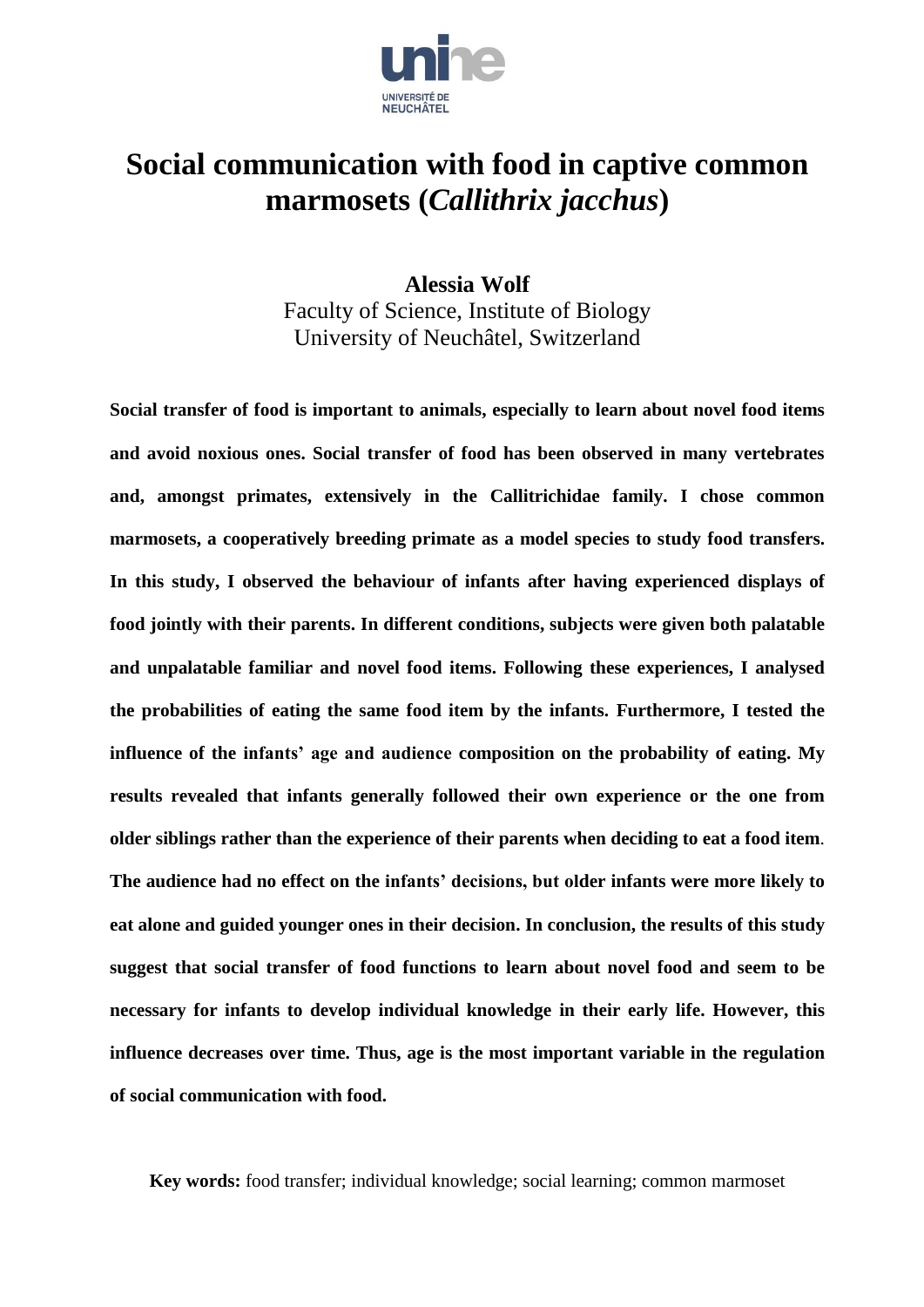# **Introduction**

Animals gain many advantages by living in group. Social living can inform others about the presence of predators, the location of shelter or the location of food (Snowdon & Boe 2003). In some group-living animal species, social transfer of food has been observed amongst group members to be an important behaviour that is thought to give conspecifics members the opportunity to learn about novel food items and avoid noxious ones. Many species are neophobic towards novel food (Visalberghi & Fragaszy 1995) but there are some critical periods where individuals will experience novel food, i.e. during the weaning period (Voelkl et al. 2006). This process can be made more adaptive when infants observe their conspecifics and learn from them (Voelkl et al. 2006, Roush & Snowdon 2000). For example, it has been shown in captive capuchins that individuals are more likely to eat novel foods when other group members are present and even more when others are also eating (Rapaport & Brown 2008; Addessi & Visalberghi 2001). This social transmission with food has been observed in many vertebrates (Brown et al. 2005; Galef & Giraldeau, 2001; Heyes & Galef, 1996; Zentall & Galef, 1988), including mammals (Voelkl et al. 2006; Galef 1996; Visalberghi & Addessi 2003) and birds (Voelkl et al. 2006; Klopfer 1961; Mason & Reidinger 1981).

# **Food transfer in Callitrichidae family**

In New World monkeys, different types of early social food-acquisition tactics have been described, especially in the Callitrichidae family (Rapaport & Brown 2008; Brown et al. 2004) and during the period of weaning when infants are most vulnerable (Brown et al. 2004 and 2005). In all Callitrichid genera, a provisioning period has been described by food transfers from adult to infants even from non-mothers (Rapaport & Brown 2008; Brown et al. 2004). In tamarins, food transfer is common around the weaning period and then decreases gradually (Saito et al. 2008; Price & Feistner 2001). By following older group members, infants can learn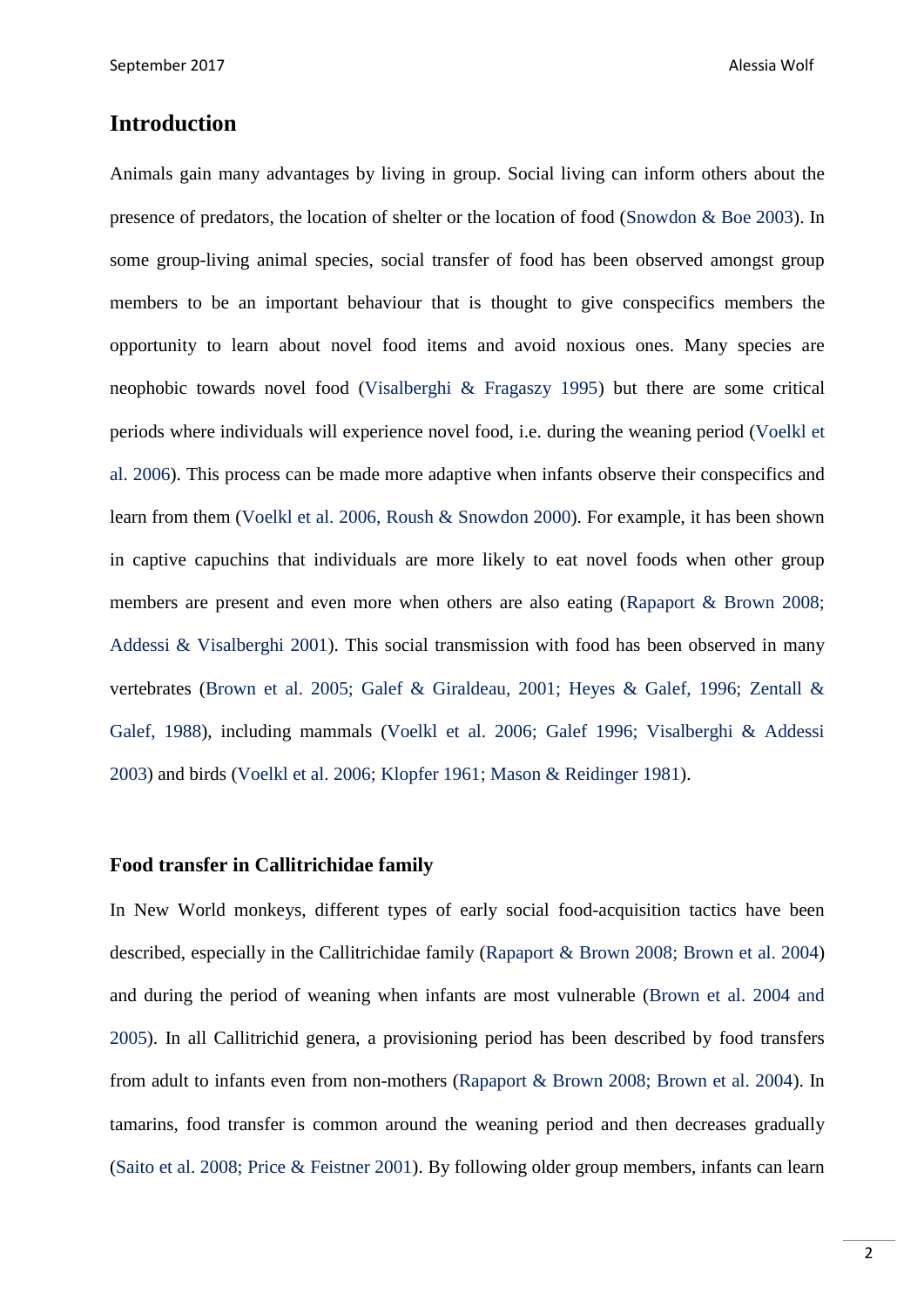about foraging behaviour and which novel food items are palatable (Brown et al. 2005). In some species, vocalizations can be part of a complex system of food-offering and can lead to the recruitment of other individuals to a foraging site (Rapaport & Brown 2008; Caine et al. 1995). This allows other group members to learn about the quality and the location of the food (Roush & Snowdon 2001). In adult cotton-top tamarins adults vocalize more when infants are present and this allows infants to better receive food item (Rapaport & Brown 2008; Feistner & Price 1991; Joyce & Snwodon 2007). Overall, however, food transfer seems relatively rare in nonhuman primates, with common marmosets being a notable exception, a possible by-product of their cooperative breeding system (Brown et al. 2004).

#### **Common marmosets as a promising model**

Common marmosets are generalist forager. They are therefore often confronted with unknown food items (Schiel & Huber 2006, Rylands & de Faria 1993). Young individuals sometimes refuse to eat novel foods in the absence of conspecifics, suggesting that food transfer functions to overcome neophobic behaviour towards novel foods (Rapaport & Brown 2008; Voelkl et al. 2006; Yamamoto & Lopes 2004). In common marmosets, infants can receive food items from their parents, older siblings or unrelated adults (Vital & Queyras 1997; Feistner & McGrew 1989). Kings (1994), for example, reports that adults offer food to infants and mothers assist infants in locating food and in acquiring feeding skills. She also noted the same pattern in tamarins where sharing food with infants can be accompanied by vocalizations. This type of social transmission also occurs with wild common marmosets (Rapaport & Brown 2008; Schiel & Huber 2006).

As infants can eat solid food from 3-4 weeks of their life, they need to develop skills to allow them to receive information about food (Voelkl et al. 2006; Rapaport & Brown 2008). Therefore, begging for food is a good way to obtain information about an appropriate diet.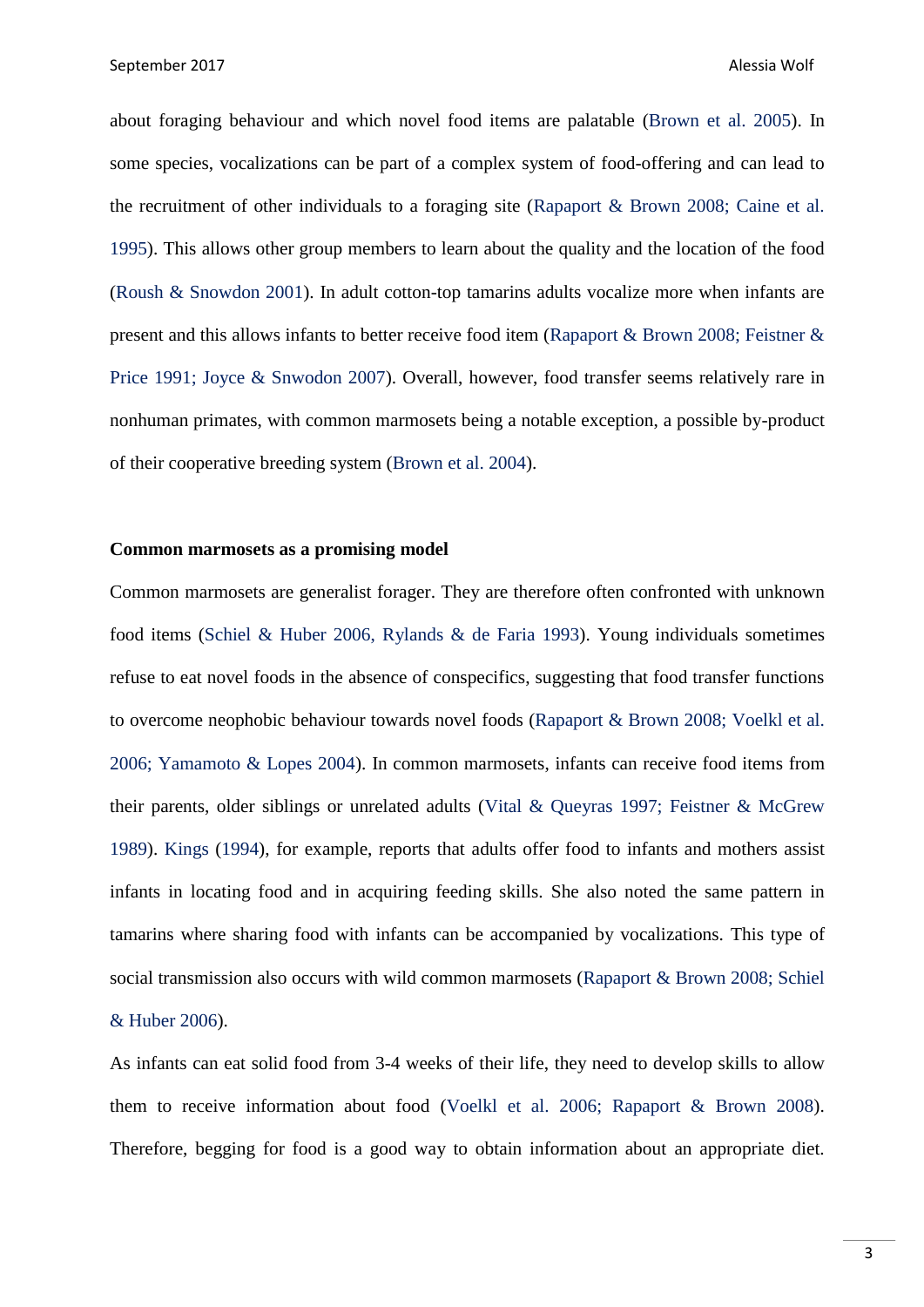Moreover, it has been shown that adult common marmoset were more likely to give piece of food when infants were begging for novel food than familiar food (Rapaport & Brown 2008; Voelkl et al. 2006; Vitale & Queyras 1997). Furthermore, Schiel & Huber (2006) suggested that social learning in common marmosets occurs at least until the age of 3-4 months. During this period, infants showed increased interest in the foraging activities of sub-adult and adult group members (Dell'mour, Range & Huber 2009). Therefore, the fact that this pattern occurs in those families of New World monkeys must provide some benefits to infants, such as increase growth rates, reduce age of weaning and/or increase survival until independence (Brown et al. 2004; McGrew 1975; Lefebvre, 1985; Feistner & McGrew 1989; Price and Feistner 1993).

#### **Inspirations and aim of the study**

Three articles came up with interesting findings on food transfer in common marmosets that inspired me to conduct this study. I summarized them below from Price & Feistner 1993, Rapaport 1999 and Brown et al. 2005.

Brown et al. (2005) showed that infants were more likely to beg for novel than familiar food and that adults refused more often infant attempts to obtain novel food (Price & Feistner 1993; Rapaport 1999). Moreover, Rapaport (1999) suggested that the age of the begging individual influences the likelihood of food transfers. Thus, young infants appear to accept every kind of food from adults while older infants and juveniles prefer to accept novel food from adults. Brown et al. (2005), taking into account the palatability of food, however found that adults transferred palatable and unpalatable foods at similar frequencies. They also observed that adults refused more often to share novel compared to familiar foods with infants. These findings indicate that food transfer is a dynamic process as infants acquire skills in obtaining food items from their parents (Joyce & Snowdon 2007). This is exactly what hypothesized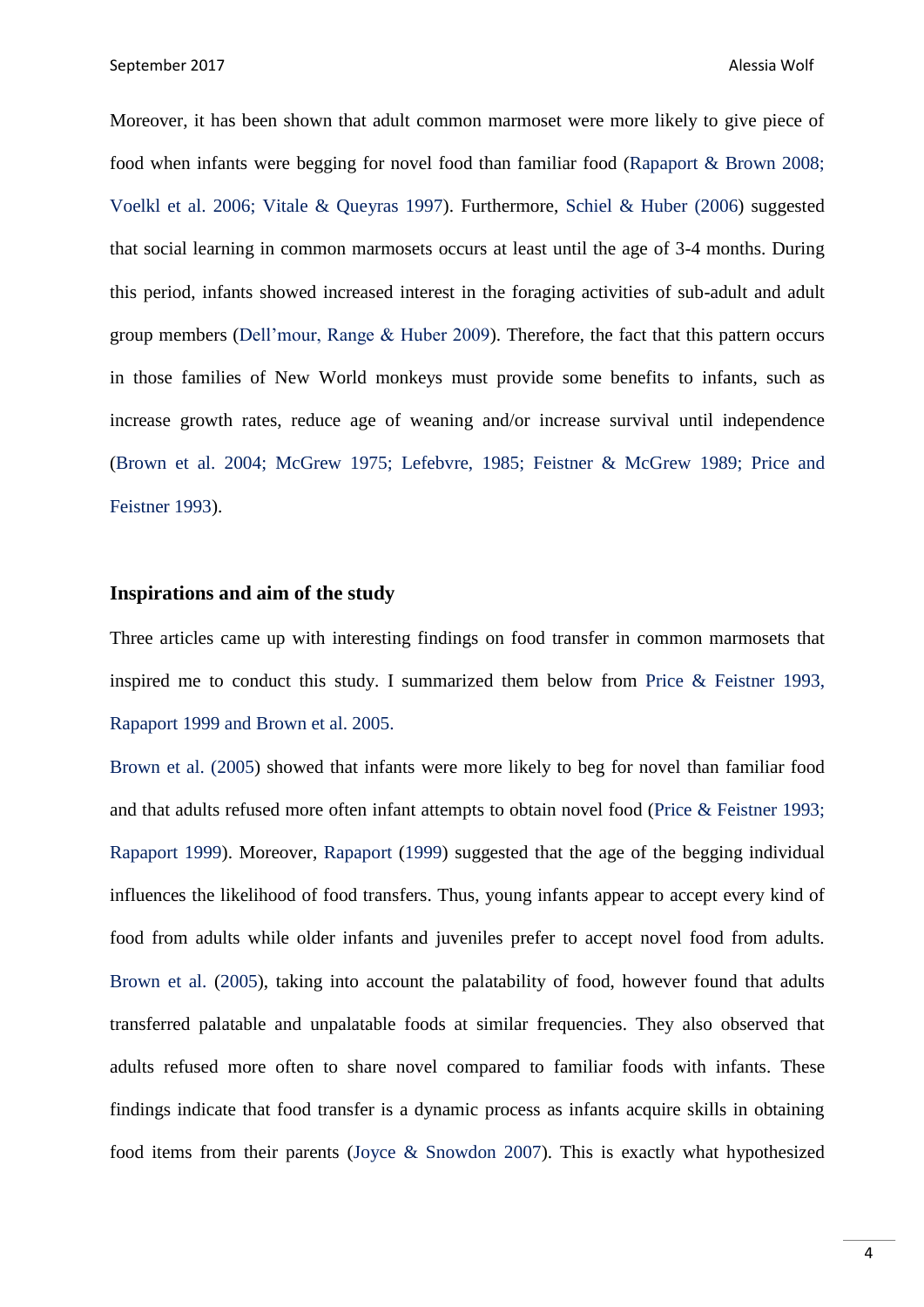Brown et al. (2004) about food transfer. This process is only effective if infants are old enough to eat solid food and if adults decrease food sharing over time to allow infant to feed independently. Despite all this progress, none of the studies mentioned so far took into account the possibility that infants have acquired individual knowledge about the food they eat, suggesting that additional factors could play a role in learning about palatable foods.

The aim of my study is to determine the relevant variables responsible for food transfers in common marmosets. To do so, I set up an experiment in which infants could freely eat familiar and novel food items after having observed their own parents interacting with the same foods. In doing so, I artificially made the different food items palatable and unpalatable. To render food items unpalatable I applied a mixture of aversive-tasting substances as done in previous studies such that unpalatability was sufficient to induce learning without causing illness (Laska & Metzker 1998). Moreover, I took into account the different age classes of the infants as it has been suggested that adults adjust their behaviours according to the age of their offspring. Therefore, I decided to take in consideration four variables that seemed to be important for food transfer: age, audience, food familiarity and food palatability.

#### **Research questions and predictions**

The main questions of my study are: Could infant common marmosets have individual knowledge with food? At what age could they have this individual knowledge? Is food transfer from parents is needed for infants to have individual knowledge?

I tried to answer these questions with the use of the four variables previously enunciated. For each variable, I made the following specific predictions.

Firstly, I predicted that there would be an age effect with young infants being more influenced by the parents than old ones. Moreover, older infants would be more independent to go and eat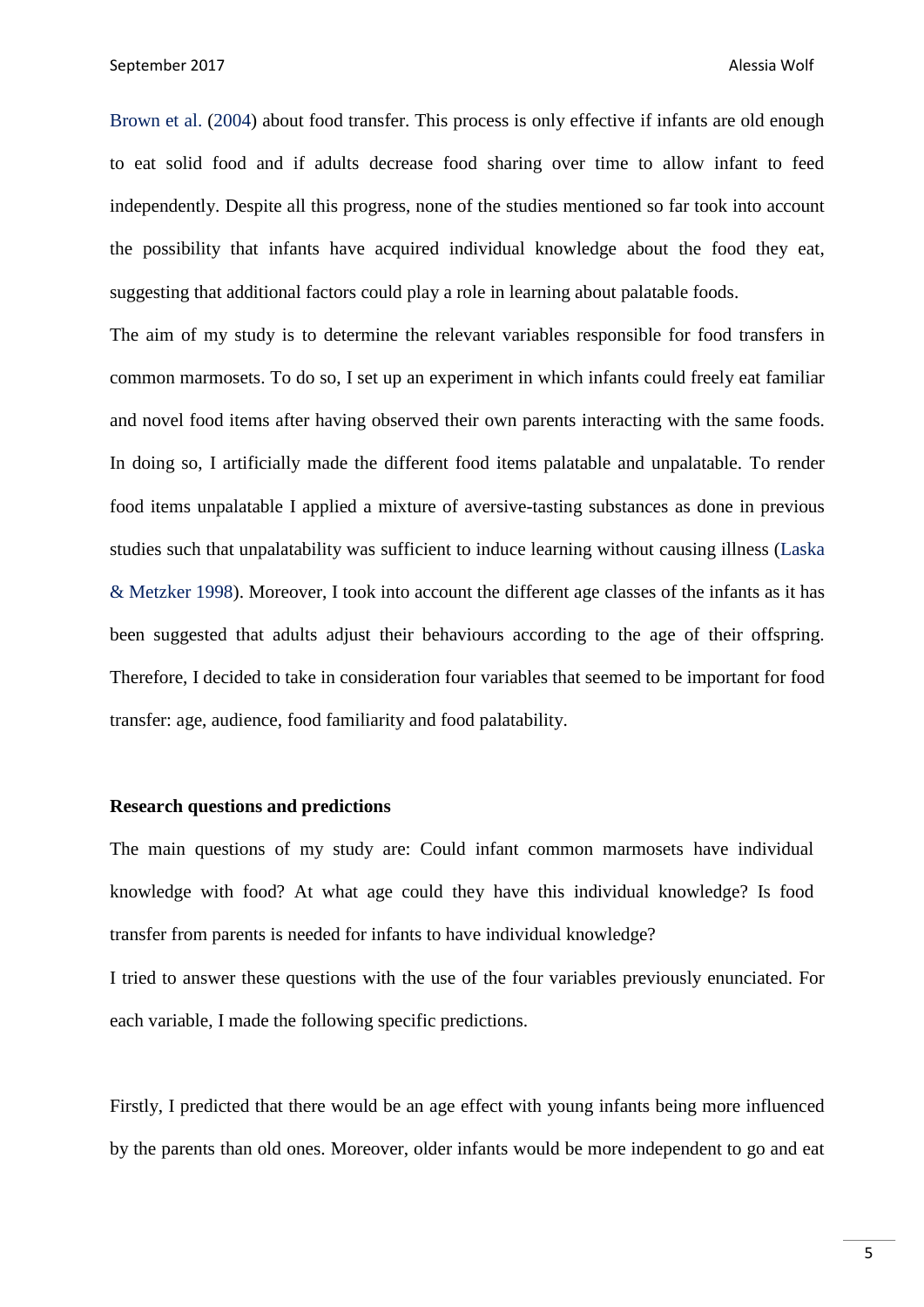food items alone than younger ones, they therefore should eat more food items. Thus, older infants would have better knowledge of familiar food than younger ones. However, young infants would probably have better knowledge about novel foods as they would receive more items from their parents, according to the findings by Brown et al. 2005.

Secondly, I predicted that all infants would eat more in the presence of their parents after having had a bad experience with food. When infants have a good experience with food, older infants may eat more items than younger ones. Moreover, young infants may be more influenced by the presence of their parents and/or by the independency of older siblings. Therefore, this audience variable is dependent on the quality of food.

Thirdly, I predicted that infants would eat more familiar than novel foods, and parents would be more likely to refuse to share novel than familiar foods (Brown et al. 2005). I also predicted that this variable was age dependent to young infants receiving more food items than older ones. Moreover, all infants would eat more novel food with the presence of their parents.

Finally, regarding food palatability, I predicted that infants would eat less food items in conditions where they would have a bad experience with food. As parents would certainly also transfer unpalatable food to their infants, infants would have to learn to recognize the quality of food by trying to eat food item, even unpalatable ones (Brown et al. 2005). Moreover, young infants should be more influenced by older siblings when they would have a bad experience with food. Therefore, infants must develop their individual knowledge with food whether familiar or novel and that is what I am going to analyse.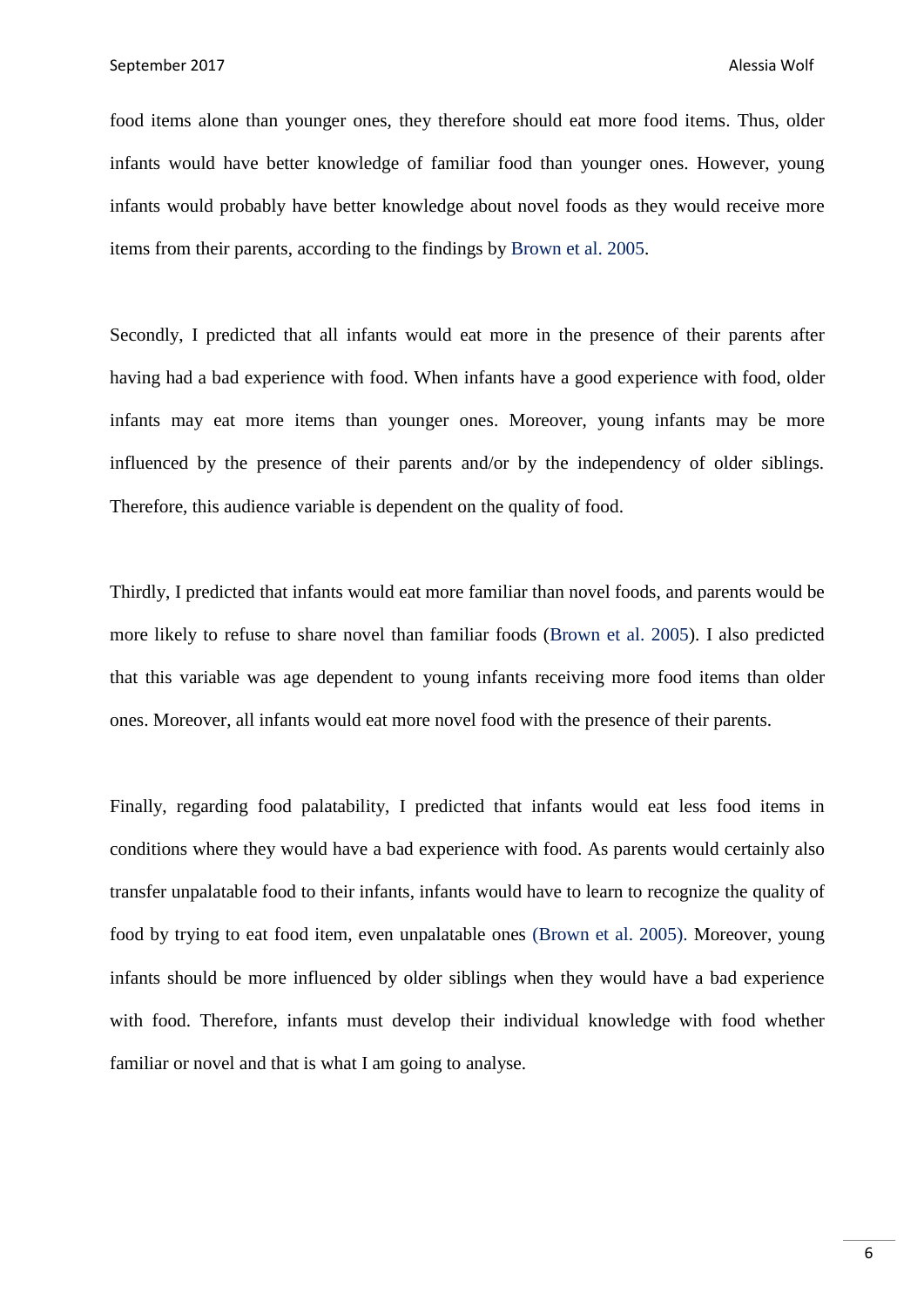# **Material and Methods**

# **Subjects and Housing**

The study was performed from October to March 2017 on common marmosets (*Callithrix jacchus*). All subjects came from the Parc Challandes, an animal refuge near Geneva (Switzerland). I used one family of eight individuals, including a breeding pair with three generations of twins (always one male and one female). The twins were born in November 2015, April 2016 and October 2016 respectively. At the beginning of the experiments, the breeding female gave birth to the twins from the third generation and gave birth again at the end of the experiment (fourth generation). Therefore, the experiment began when the twins from the third generation were big enough to eat solid food (around three weeks). During those three weeks it allowed me to learn to recognize each subject individually. Unfortunately, the male from the first generation died at the begging of the second month of the study, so I did not take his data in consideration. I finally waited until the twins from the third generation were at the age of almost four month to really perform my experiments.

The subjects were housed in the same indoor enclosure (2.8mx2.95mx2.6m) and had access to an outdoor enclosure. The access hatch to the outdoor enclosure was close during all experiments to force subjects in joining the experiments. The indoor enclosure was furnished with branches, wooden perches and two wooden nests. One wooden perches, which was 1.6m tall, was used for the experimental procedure. All animals were born in captivity and fed in the morning. They could eat whenever they wanted during all day. The diet was composed by a prepared mix with water, vitamins and baby powder, fresh fruits, vegetables and dried fruits with mealworms. Moreover, water and mealworms were available *ad libitum*. Therefore, the experiments were conducted only before the daily diet to ensure that subjects were hungry and attendant to do the task.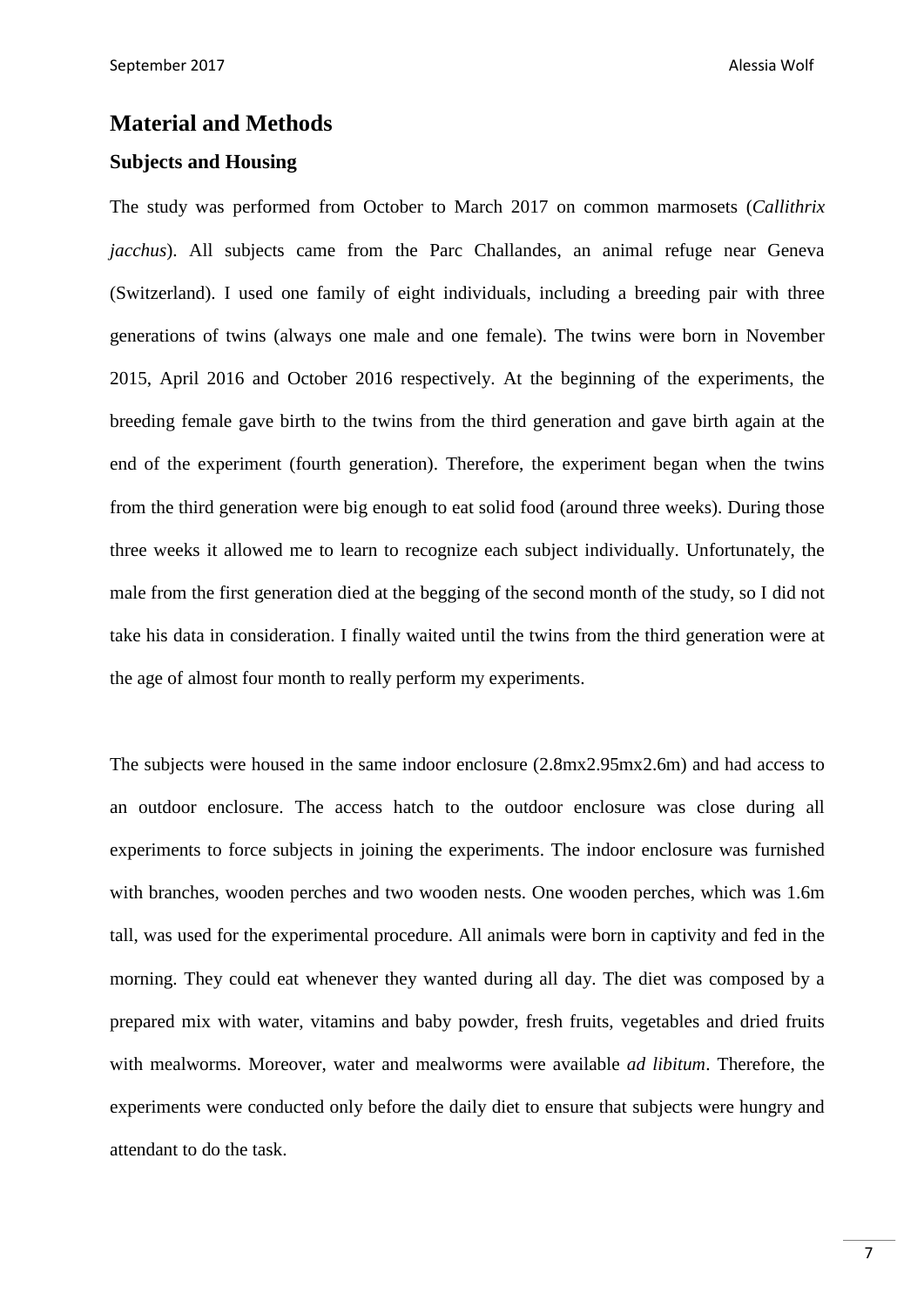# **Foods**

Four familiar (grape, apple, orange and mango) and four novel foods were used in this study. For novel foods, homemade bread was chosen as it represented an interesting novel item for all subjects, not only infants. Bread was made using 250g of flour, 8g of salt, 12g of baking powder and 2dl of water. Once the dough was ready, it was divided in eight equal pieces, stained using commercial food dyes (red, blue and violet, Vahiné, France) and baked 40min at 180°C. To render foods unpalatable, I chose to use a mixture of aversive-tasting substances. I applied a Bitrex solution (2.5%) combined with Metronidazole drops (24mg/ml). I tried various combinations with different concentration of Bitrex solution before having more and less the appropriate dose to add. I finally applied 0.25ML of Bitrex solution with 5 Metronidazole drops on each food items during the unpalatable presentation.

During the experiments, familiar and novel foods were presented separately in different bowls. For familiar food, items used for palatable conditions were organized in bowls filled of water over night and items used for unpalatable conditions were organized in another bowls filled of bitter solution over night as well. For novel food, items used for palatable conditions were organized in bowls filled of water only 15 minutes before the beginning of the experiment. Otherwise, the bread was too crumbled to be used. It was the same with items used for unpalatable conditions. Moreover, during unpalatable conditions items were sometimes readjusted with Metronidazole drops to ensure that items would really be unpalatable for subjects.

# **Apparatus**

The apparatus consisted of a long plate (38cmx19cm), familiar to subjects as they ate on it every day. A box lid (23cmx15cm) delimited the plate allowing selection of foods by subjects.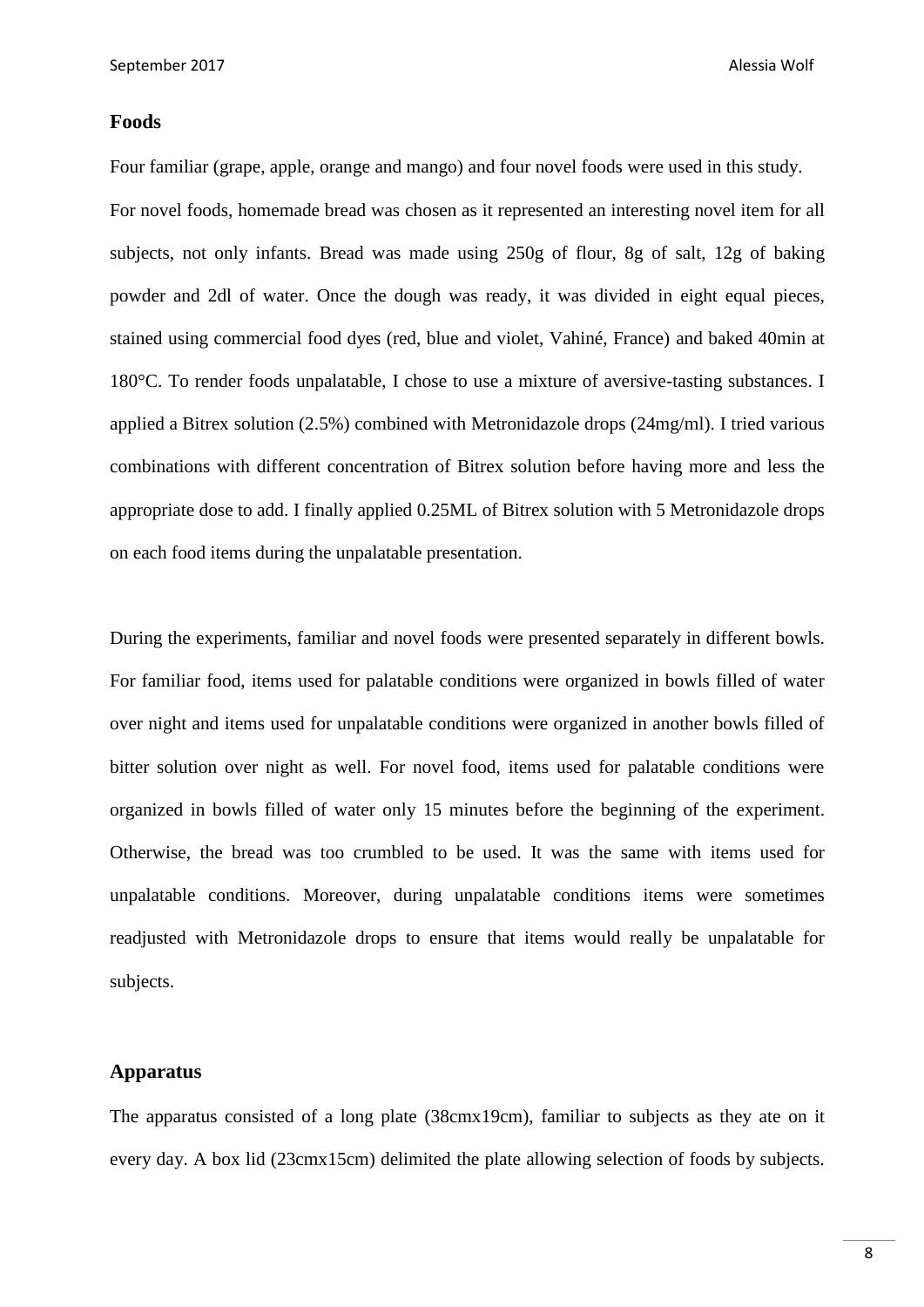For the experiment, I used a transparent box lid with holes to allow visual and olfactory contact with the food. Both sides of the plate were full of food items to provide subjects to have at least two or three pieces each. The box lid could be moved from both sides of the plate to reveal the food (**Figs. 1 & 2**).



**Figure 1: The plate (brown) with the box lid (black)** The box lid allows subjects to visualize and smell food items before performing the task.



# **Figure 2: The two positions of the box lid**

The box lid can move from both sides. On the left picture, the lid was moved from the right to reveal food items on the left. On the right picture, the lid was moved from the left to reveal food items on the right. Therefore, one side would contain palatable items while the other side unpalatable ones.

This system of plate/lid allowed me to control the items parents and infants could select during each condition (see next section). Moreover, I changed the side of palatable and unpalatable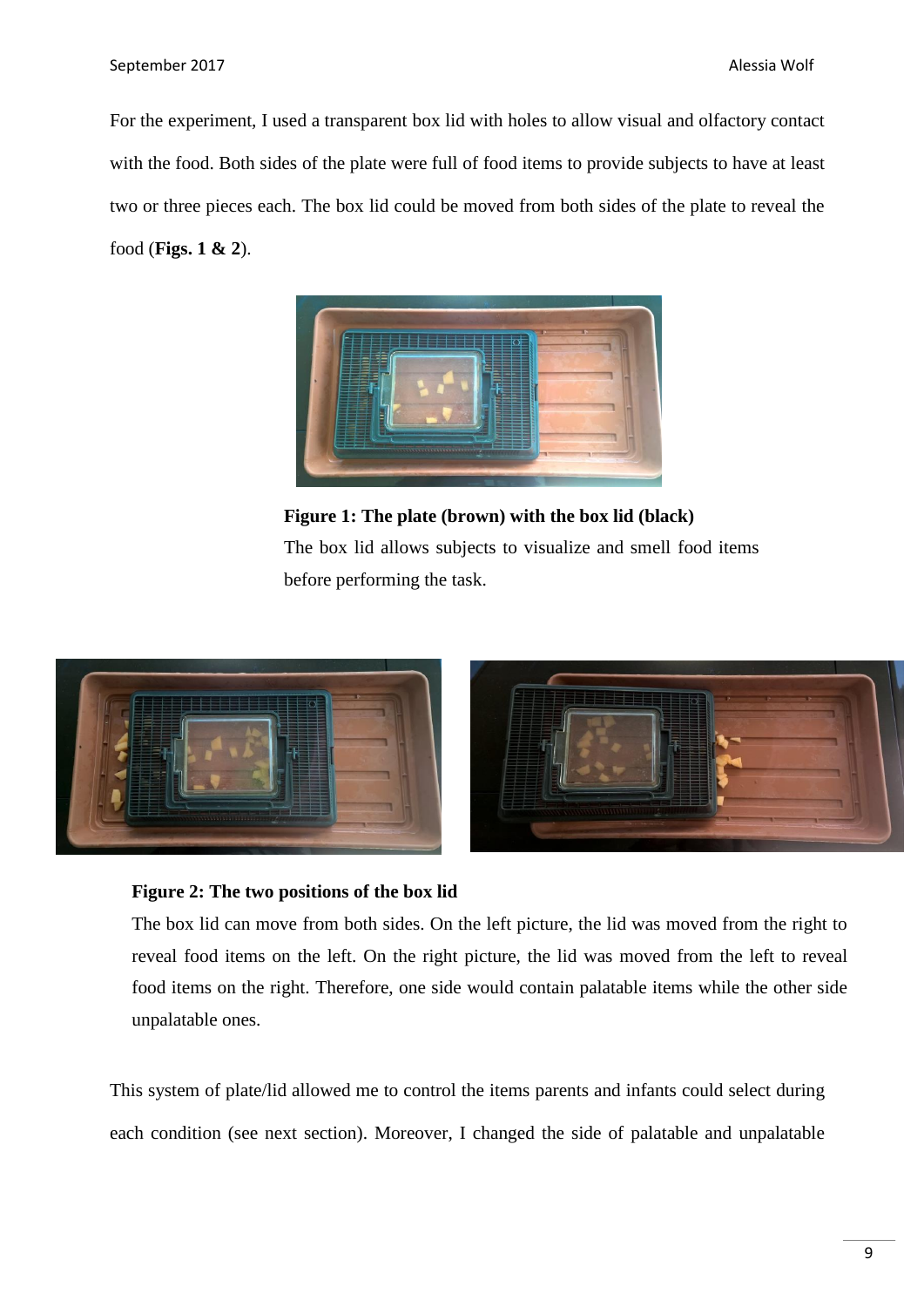items after each trial to ensure that subjects did not develop a side bias to avoid the unpalatable side. I also washed plate and lid after each trial to remove the smell for next food items.

# **Experimental procedure**

The study was divided in four experimental condition each consisting of two phases, the Learning phase and the Test phase. In the Learning phase, which lasted around 5 minutes, parents and infants both had access to food items under the box lid. Then, the plate was removed during approximately one minute after which the Test phase started. The Test phase lasted around 3 minutes where only infants had access to the palatable items. Overall, the presentation of food items lasted around 10 minutes. I carried out multiple trials per day with different food items (**Table 1**), while the weekly schedules differed to prevent subjects from getting used to the procedure. For example, on Day 1, I performed one time Condition B with orange item and two times Condition D with Mango and Grape items. Day 2 does not mean that I came the next day of the week but that it is the second day of observation. During this day, I performed two times Condition A with apple and blue bread, one time Conditions B and C with mango.

|                    | Dav 1                    | Day 2             | Day 3        |
|--------------------|--------------------------|-------------------|--------------|
| <b>Condition A</b> | $\overline{\phantom{0}}$ | Apple, Blue bread | Grape        |
| <b>Condition B</b> | Orange                   | Mango             | Red bread    |
| <b>Condition C</b> | $\overline{\phantom{0}}$ | Mango             | Mango        |
| <b>Condition D</b> | Mango, Grape             |                   | Grape, Mango |

**Table 1: Example of experimental procedure for a period of three days**

The four experimental conditions examined the positive (palatable) or negative (unpalatable) experience of parents and infants during the Learning phase.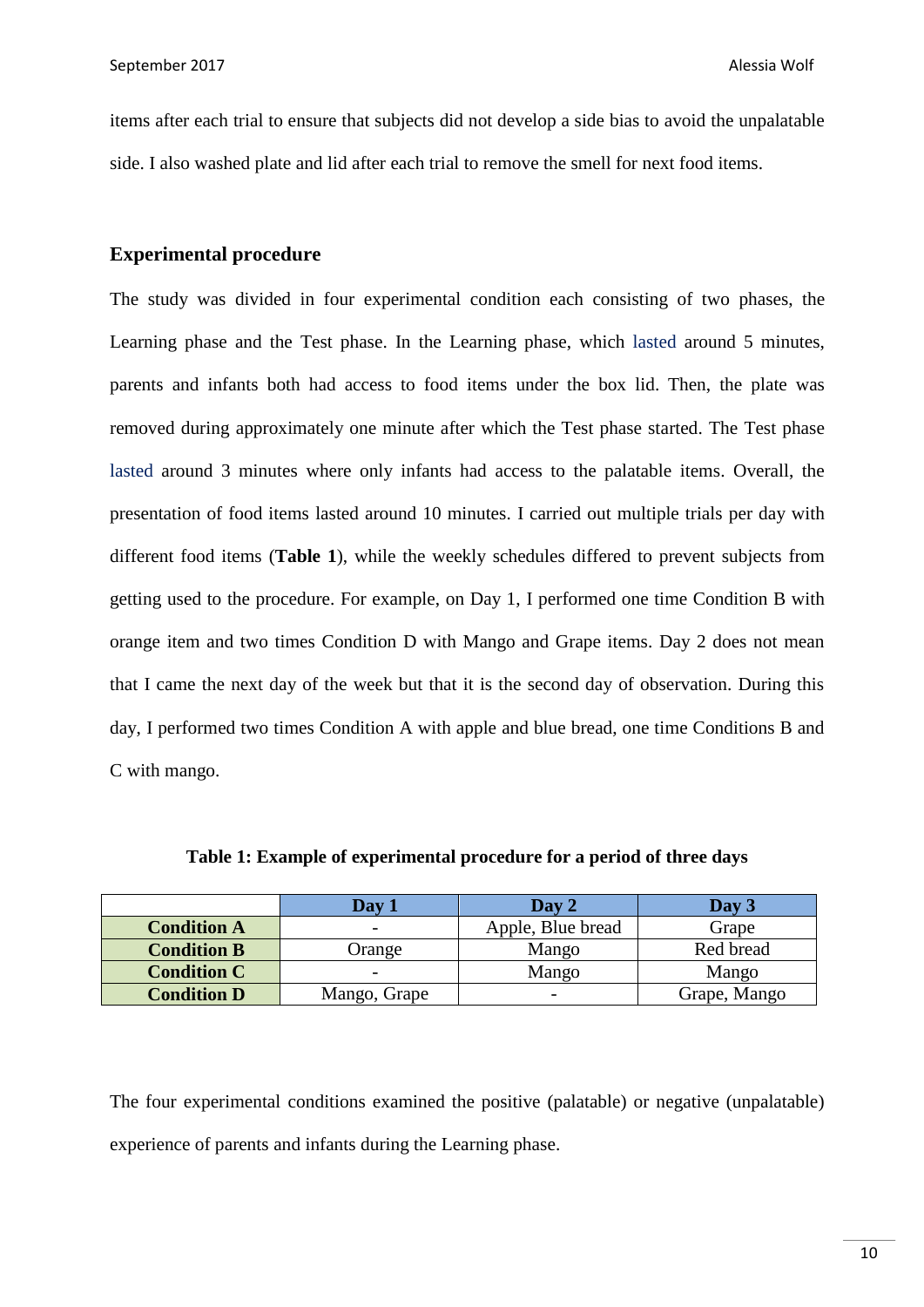In Condition A, only infants obtained palatable familiar or novel food items while their parents got unpalatable ones. To do so, one side of the plate had palatable items under the box lid and unpalatable items on the other side of the lid (see Apparatus section). Condition B was the opposite, i.e. infants obtained access to unpalatable items on one side of the plate while their parents had palatable items on the other side. For Condition C, subjects got access to familiar or novel foods that were both unpalatable. It was the opposite for condition D where all subjects got access to palatable familiar or novel foods.

Then, as described above the Test phase follows the Learning phase. In this phase, only palatable items were offered only to infants to observe their behaviour. The procedure is summarized below (**Fig. 3**):



# **Figure 3**: **Overview of the experimental procedure**

Each condition was divided into a Learning phase and a Test phase where food was used at different level of palatability. In Condition A, the parents had bad experience with food while infants had good experience. It was the opposite for Condition B. In Condition C, both subjects had bad experience while in Condition D both had good experience. There was a 1 minute pause between phases.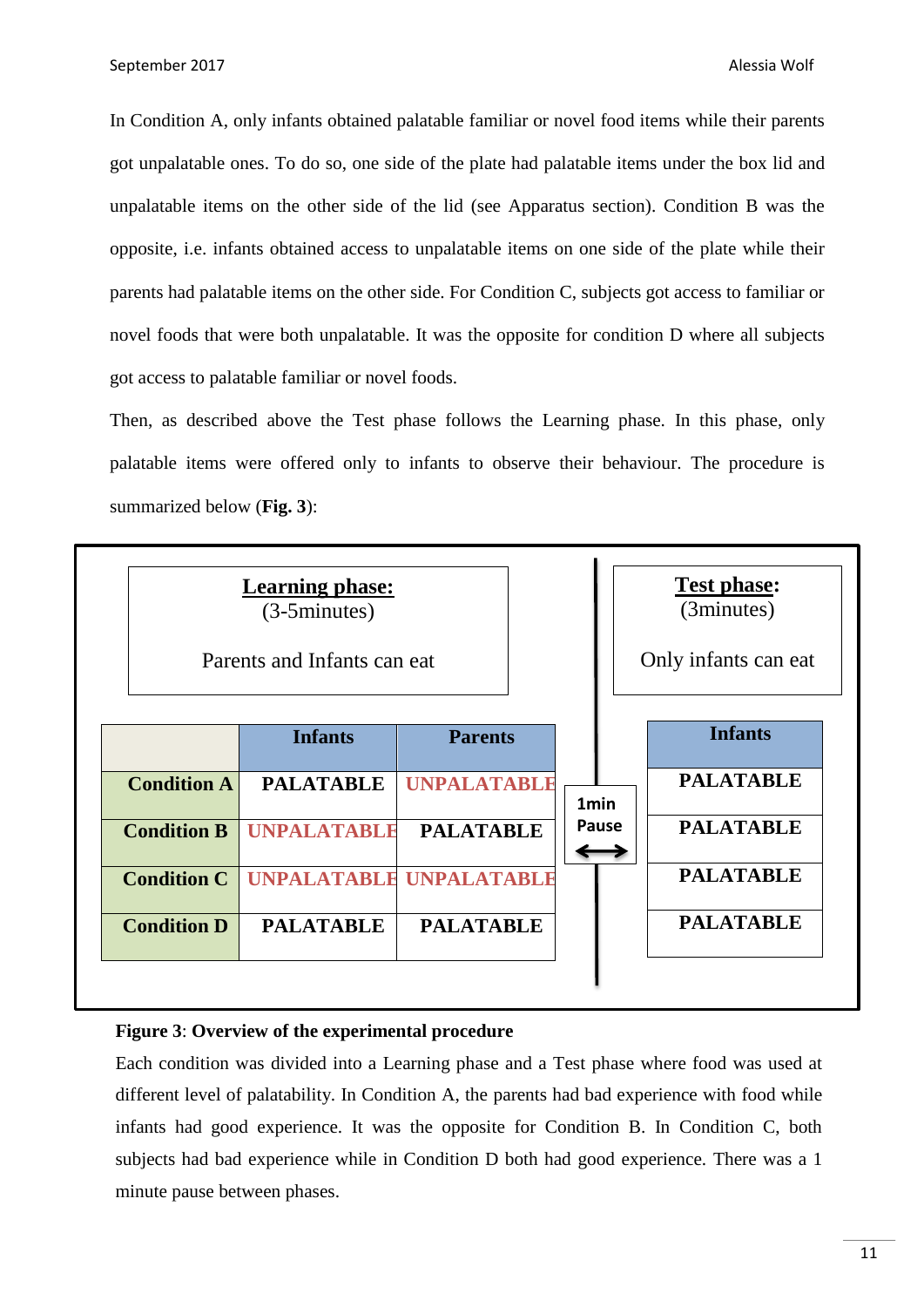# **Data collection and Analysis**

To collect my data, I recorded all behaviours of subjects using two cameras. A Sony camera recorded an overview of subjects and a GoPro camera recorded subjects from the above of the plate. For each trial, I scored each individual if they had eaten one food item or not during the Learning phase and only the infants during the Test phase. Moreover, I recorded the presence or absence of parents during the Test phase to observe their impact on the infants' behaviour. Despite the fact that I really tried to have almost the same amount of trial per types of food and conditions I faced some difficulties to perform Condition A. I sometimes did not have enough trials to take this condition in consideration for my results. For example, I had to remove it from the analysis of the audience because I had not one trial where parents were not present.

As the data were binomial (eat or not), the whole analysis was performed using a GLMM model. I firstly tested for an interaction between the parents' experience, if they had eaten palatable or unpalatable food with the experience from infants. I also take in consideration the fact that the age, the type of food and the audience may have an impact on the experience during all experimental conditions. Moreover, I put aside the sex of subjects as it had no real effect for my experiment. Then, I had to test the same model by removing the interaction as the interaction was not significant (see Appendix section).

# **Results**

I conducted N=42 trials, N=19 for familiar and N=23 for novel food. Infants and parents had experienced N=23 trials of unpalatable and N=29 trials of palatable food. For Condition A, I collected a total of N=5 valid trials, for Condition B N=11 trials, for Condition C N=12 trials and for Condition D N=14 trials respectively. Thus, subjects experienced familiar and novel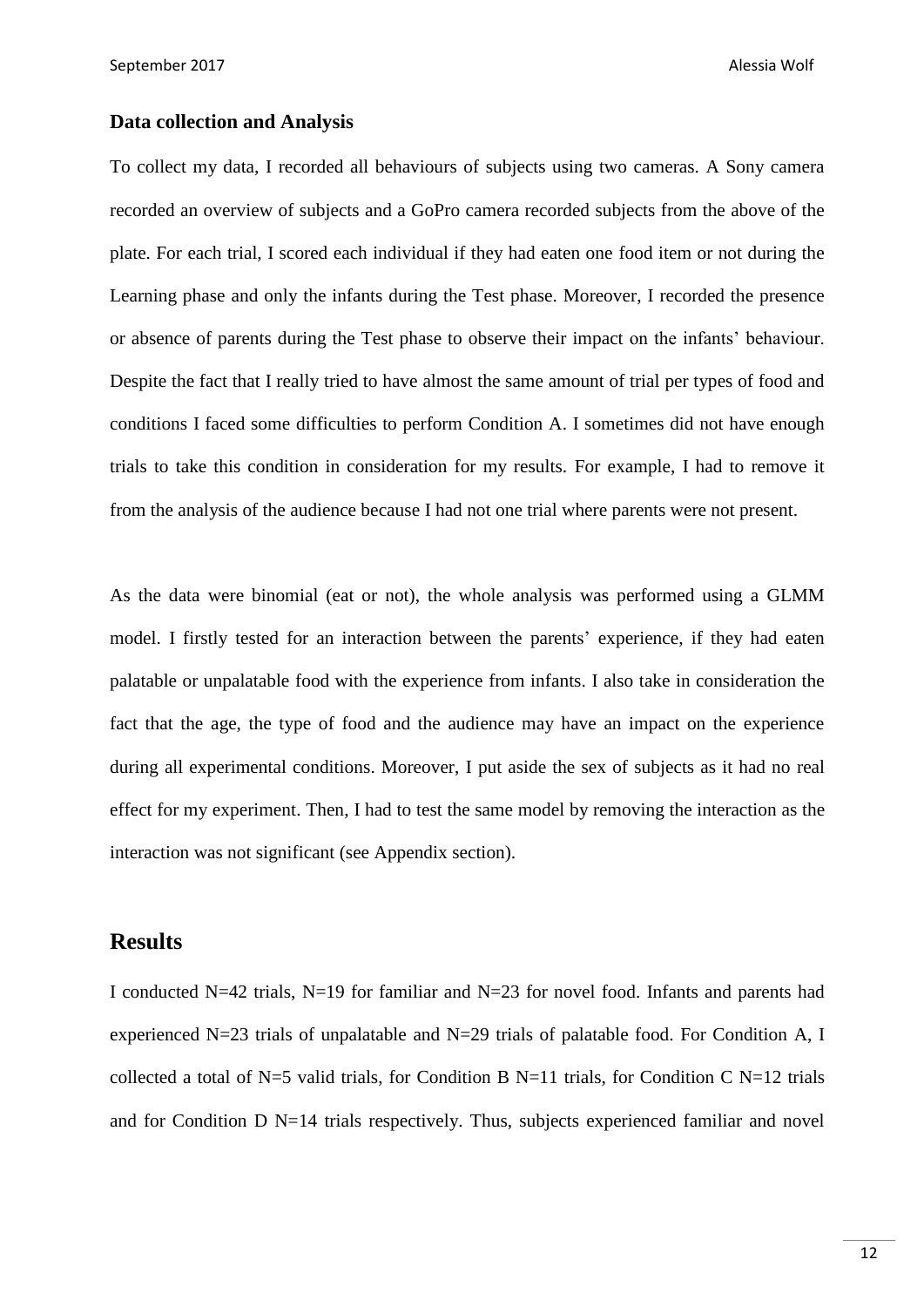food at the same level and had the same experience per condition with familiar and novel food. I divided my results per variables to have a better visualization of all findings.

# **The importance of food familiarity**

When I considered the results of all infants combined, they had a tendency to follow their own experience after a palatable experience (Condition A and D). When they had an unpalatable experience (Condition B), they tended to follow their parents to eat novel food. However, they seem to have individual knowledge about familiar food as they did not eat many familiar food items compared to novel food items. Finally, when both parents and infants had had an unpalatable experience (Condition C) infants tended to prefer novel rather than familiar foods (**Fig. 4**).



# **Figure 4: Interaction between food familiarity and the four experimental conditions**

The four conditions represent the probability of all infants eating during the Test phase. The bars in red represent the probability of eating familiar food and the blue ones the probability of eating novel food.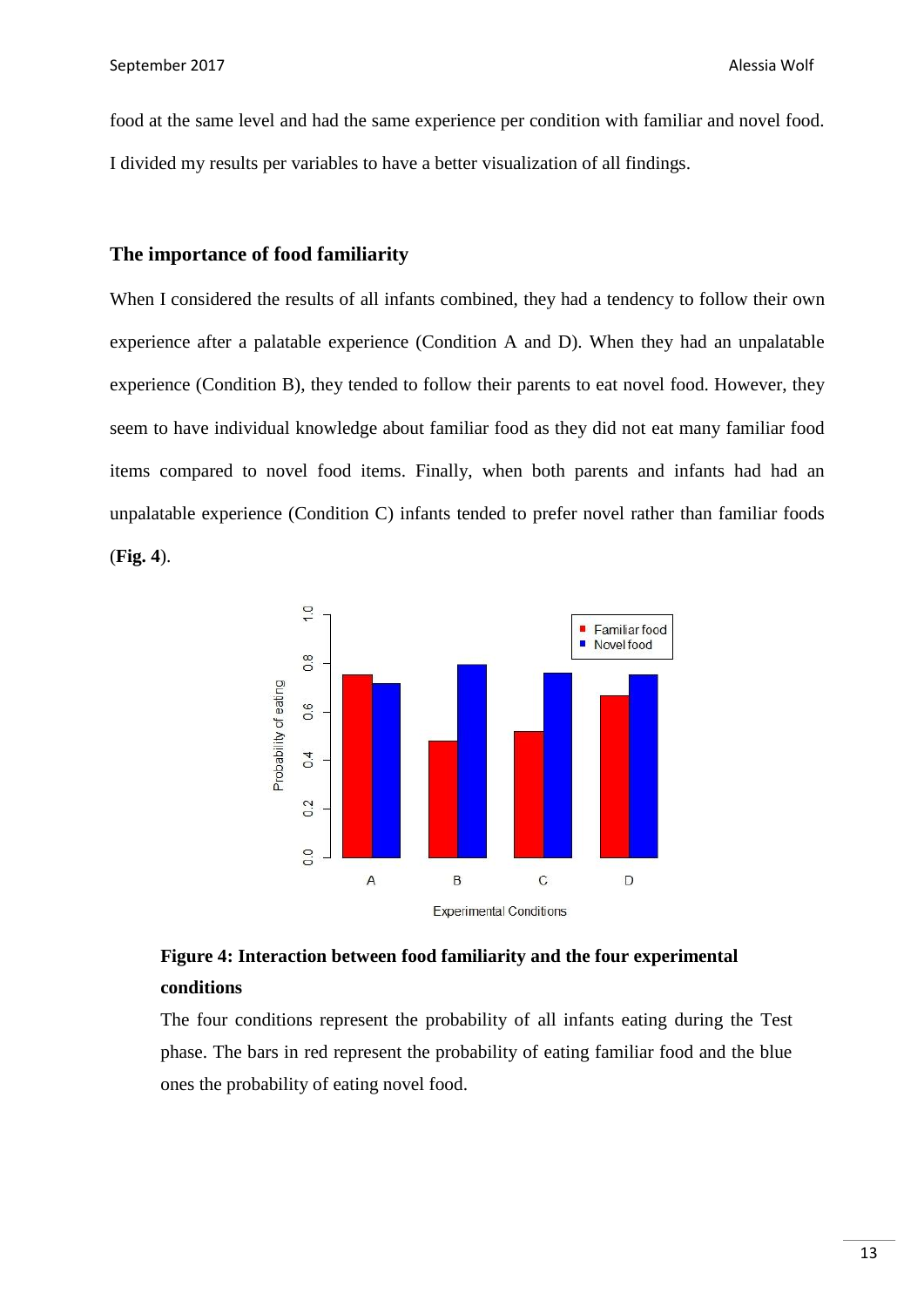# **The importance of age**

When analysing the data from the three age groups separately, some patterns emerged (**Fig. 5**). Concerning first generation only the data from the female were analysed as her brother died at the beginning of the experiment. The female from this first generation seem to follow her own knowledge with food instead of following her parents. She ate more familiar food during the Treatment conditions (A and B) while she ate more novel food during the Control conditions (C and D). Concerning second generation they seem to eat more novel foods following an unpalatable experience (Condition B and C) and more familiar foods after a palatable experience (Condition A and D). And finally, the twins from the third generation ate much more novel food no matter what they had experienced. However, they seem to always eat less than older infants and follow older ones' decision most of the time.





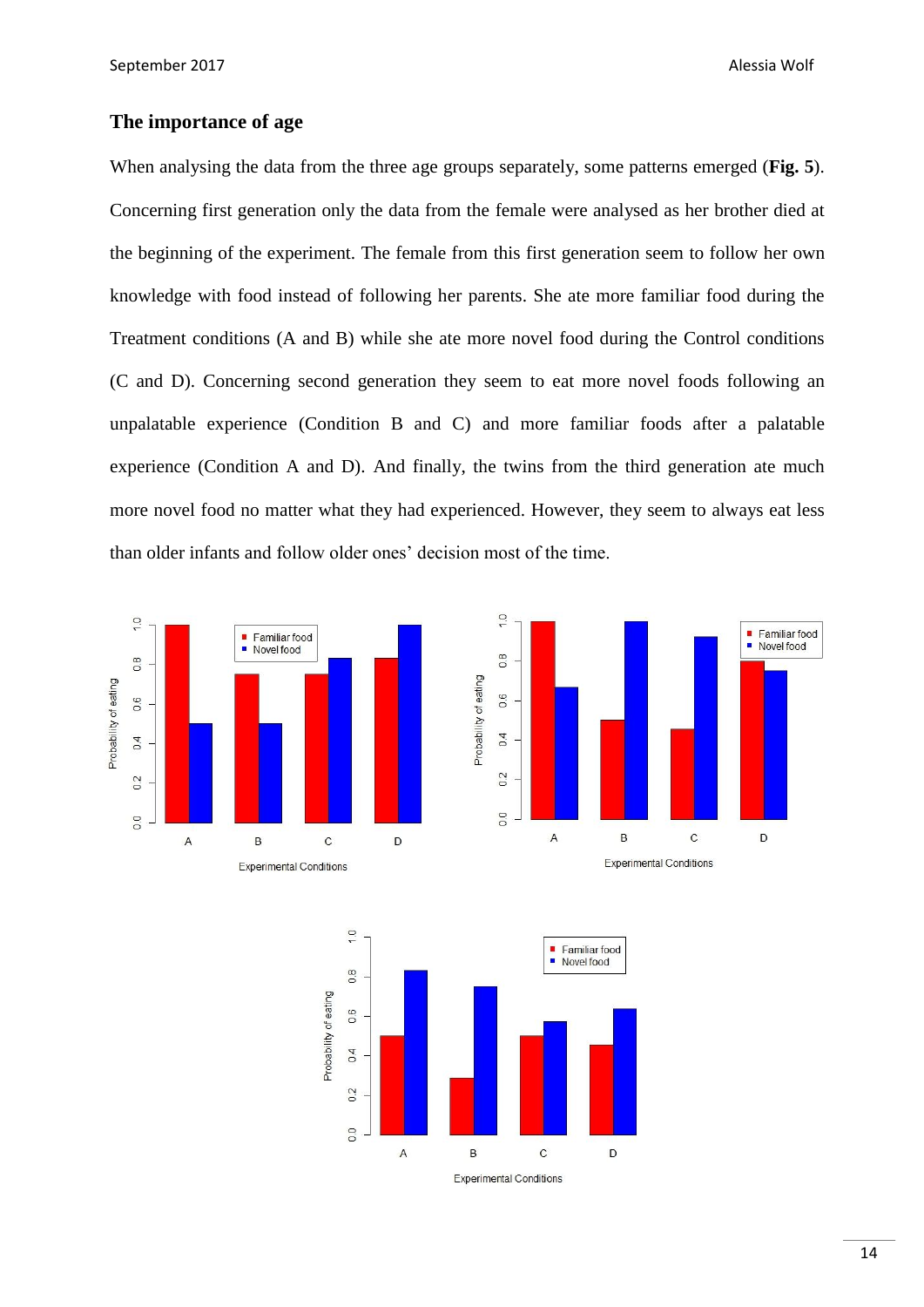#### **Figure 5: Interaction between food familiarity and the four experimental conditions**

The four conditions represent the probability of infants eating during the Test phase. The bars in red represent the probability of eating familiar food and the blue ones the probability of eating novel food.

The left graph represents the probability of eating by the female from the first generation. The right graph represents the probability of eating by the twins from the second generation. The middle graph represents the probability of eating by the twins from the third generation.

# **The importance of the audience**

The presence of parents during the Test phase appeared to change the probability of infants eating (**Fig. 6**). Infants ate more food items when their parents were present following an unpalatable experience (Condition B). However, the presence does not seem to be an important factor for infants as they ate much more food items without audience in the condition where both had an unpalatable experience (Condition C). Therefore, in general, infants seemed to eat more food items when their parents were not present, regardless of whether it was familiar or novel food items (**Fig. 7**).



# **Figure 6: Interaction between the audience and three experimental conditions**

The three conditions represent the probability of infants eating during the Test phase. The bars in green represent the probability of eating with audience and the black ones the probability of eating without audience.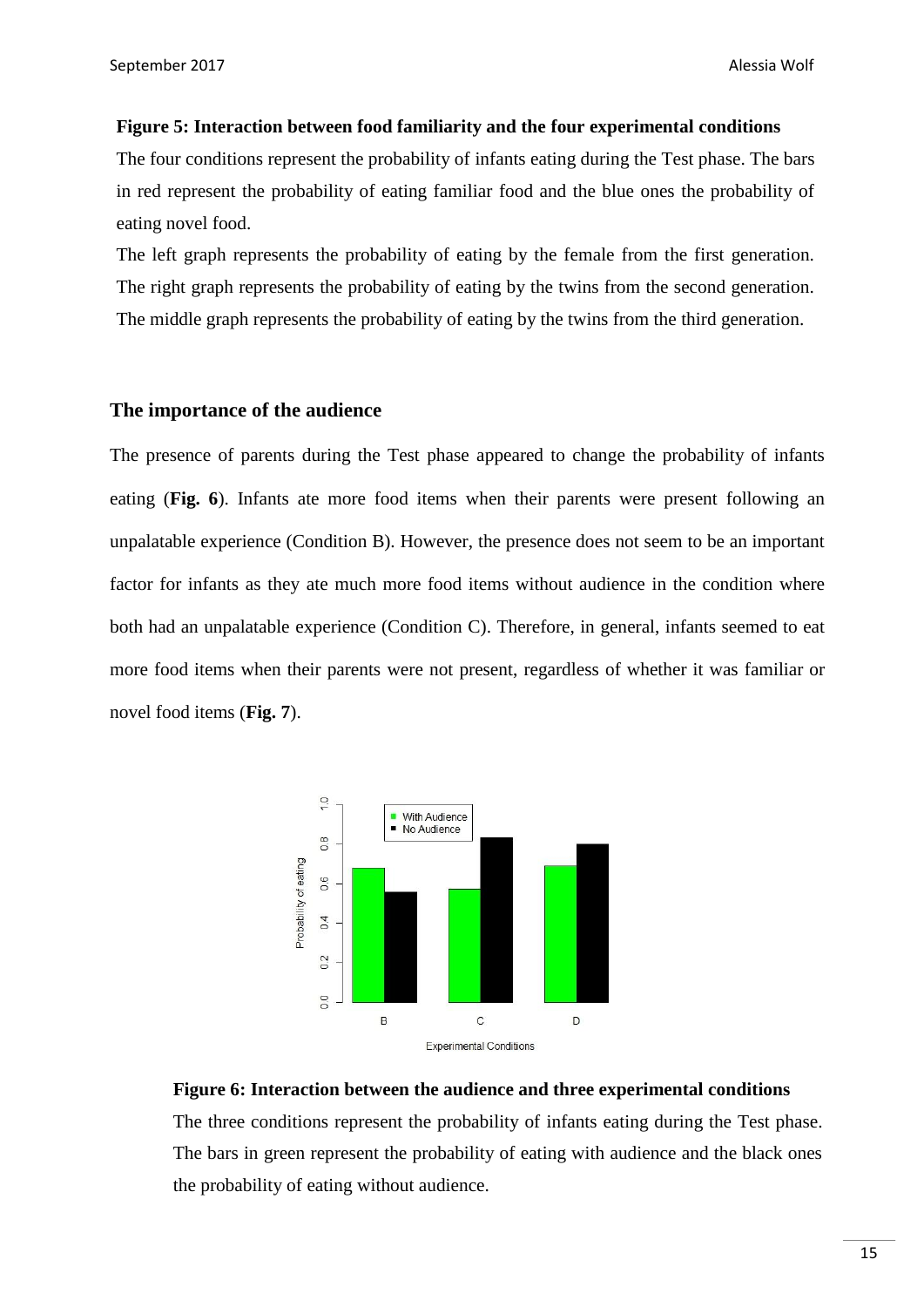

# **Figure 7: Interaction between audience and food familiarity**

The type of food represents the probability of infants eating during the Test phase. The bars in green represent the probability of eating with audience and the black ones the probability of eating without audience.

As a summary, the infants ate more food items when they had had a good experience (Condition A and D) but they did not take in consideration the knowledge of their parents (**Fig. 8**). In fact, infants had the highest probability of eating during Condition A where they had had a good experience with food. In other words, they followed their own knowledge about food most of the time and sometimes followed decisions from other more experienced siblings.



parents experience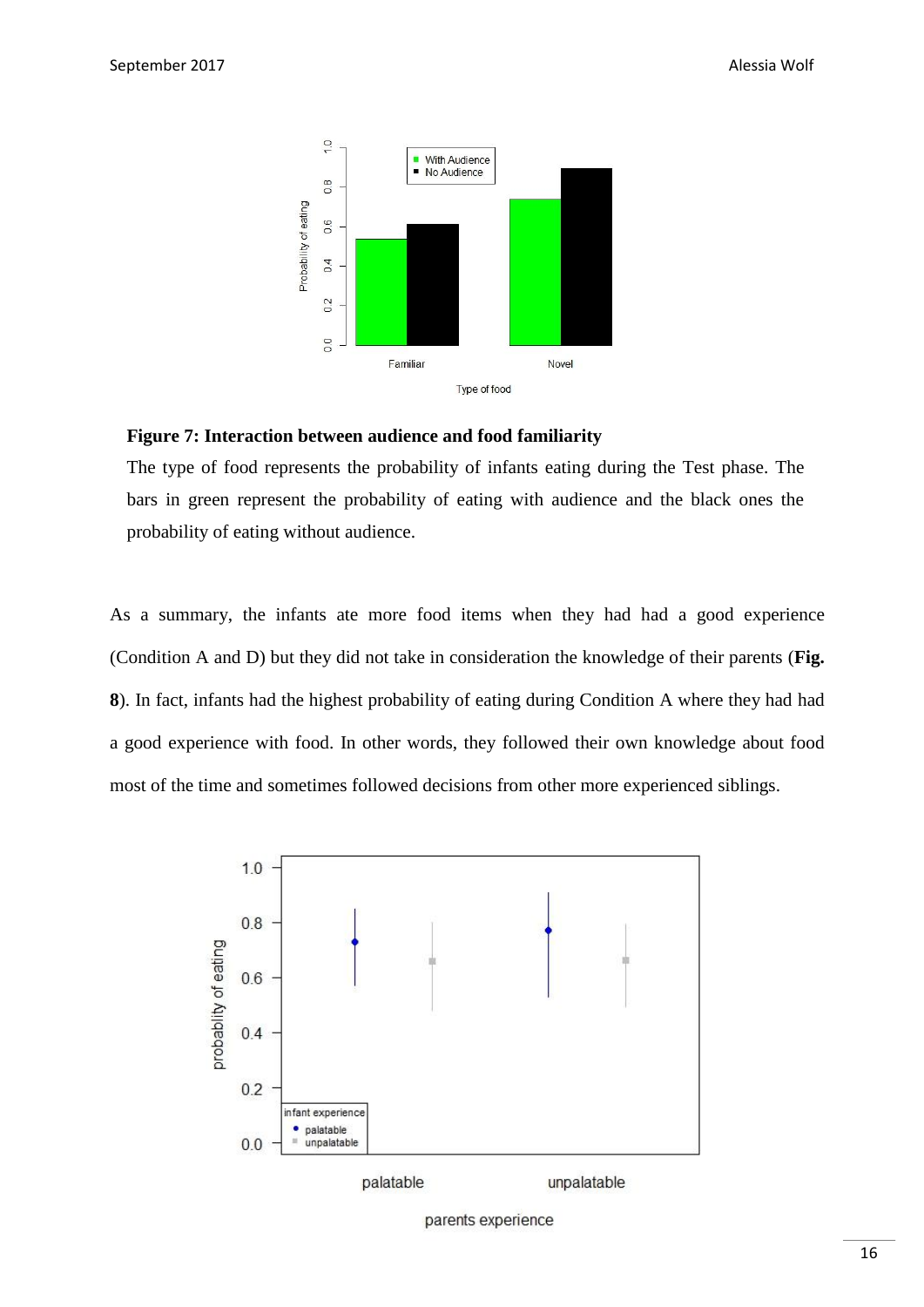#### **Figure 8: The parents experience compared with the infants experience**

The experience represents the probability of all infants eating during the Test phase. The blue bars represent the probability of infants eating during palatable food items conditions (Condition A and D). The grey bars represent the probability of infants eating during unpalatable food items conditions (Condition B and C).

# **Discussion**

The results of this study revealed that infant common marmosets appear to rely mostly on individual knowledge about food when making foraging decisions, rather than following the experience of their parents (Fig. 8). Moreover, a hierarchy occurs through the different experiences they had as younger infants that seem to follow the decision from other older siblings most of the time (Fig. 5). The only possible influence visible from parents was when only the infants had a bad experience about food (Condition B; Fig. 4). Considering the hypothesis that infants acquire knowledge about food choices through social learning, the data suggest that infants may learn socially about novel food types (Fig. 4). However, social learning seems to occur more often on young infant (i.e. third generation) than on older ones (Fig. 5; in the middle), a conclusion in agreement with findings by Schiel & Huber (2006) and Dell'mour, Range & Huber (2009) which noticed that social learning was especially important around the age of 3-4 months in common marmosets.

# **The influence of food familiarity**

In general, infants ate at the same level familiar and novel food in conditions where they had good experience (Condition A and D; Fig. 4). However, when they had a bad experience with food (Condition B and C) they preferred to eat novel food items at a high rate compared to familiar ones (Fig. 4). These findings indicate that their experiences about food influenced the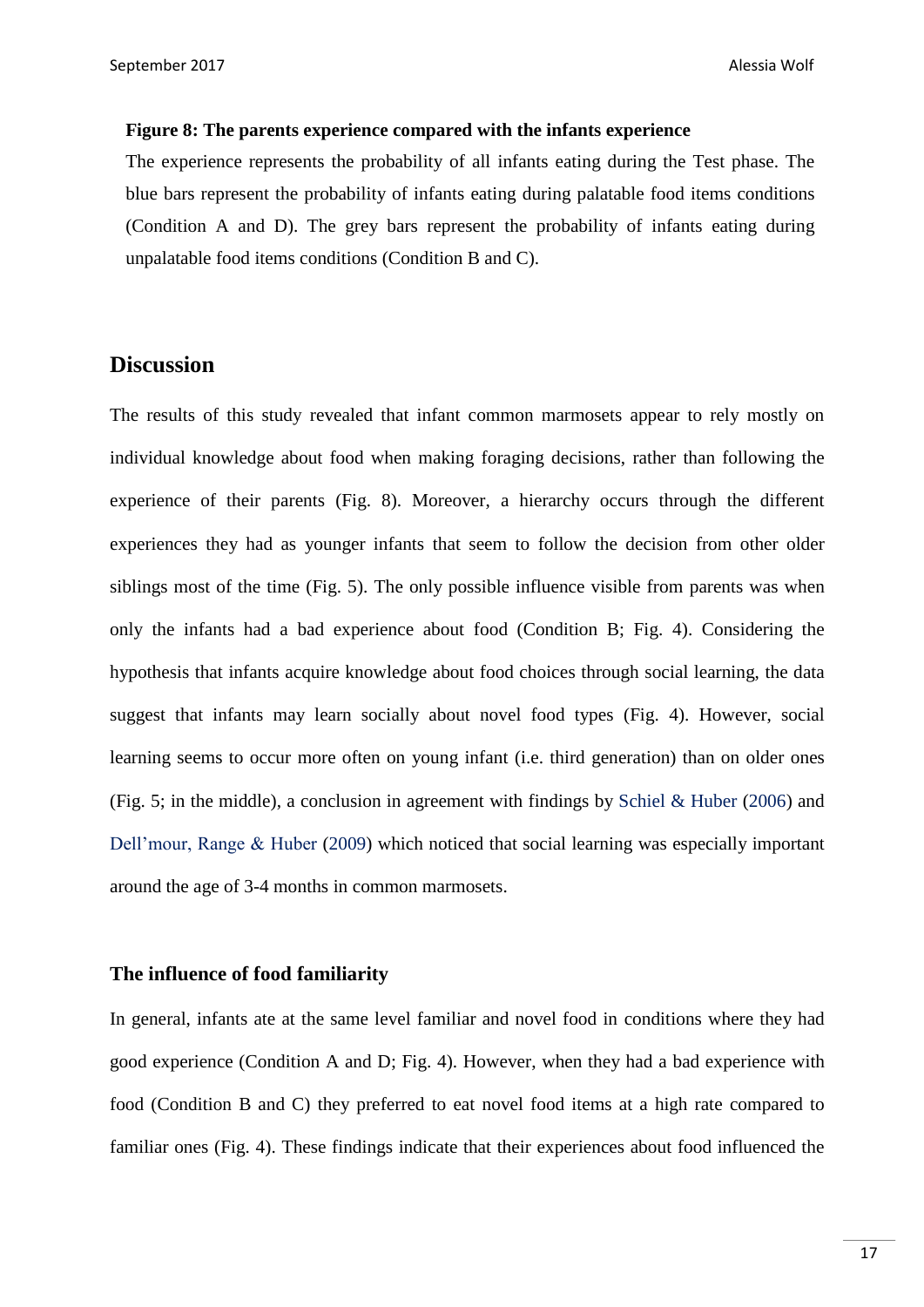eating rate and the probability of eating one type of food. Young infants and juveniles were only influenced by parents in Condition B and that indicates that they still need some information from adult members (Fig. 4). On the opposite, the female from the first generation exhibits a reverse pattern. She does not seem influenced by her parents at all as she ate at a low level novel food. This pattern can be explained by the fact that the female is already old enough to be totally independent and act as a sub-adult. This could also explain why the younger siblings follow her decisions.

The fact that these results only occur for novel food indicate that parents transfer more novel food than familiar food. It also indicates that they transfer more food items to young infants rather than older ones as old infants do not have the same patterns. Thus, these findings are consistent with the ones from Brown et al. (2015). However, as I did not test for food transfer I cannot conclude that it would always be the case. The rate of interest, begging, transfer and refusal could have given some interesting cues to analyse my results. If the level of interest and begging were high for novel food it could explain the fact that young infant ate more novel food in Condition B. As social learning occurs at early life it gives an advantage for young infants to receive food item from their parents more often than old infants. Thus, food familiarity is an important variable in the regulation of social learning.

# **The influence of age**

When comparing the results separately for the three generations (i.e. old infants, juveniles and young infants) I noticed that the three generations responded differently to some of the experimental conditions.

The pattern from the female of the first generation showed that she was affected if she or her parents had had a bad experience (Condition A and B). Therefore, she preferred eating familiar rather than novel foods (Fig. 5; on the left). This could indicate that she prefers to be cautious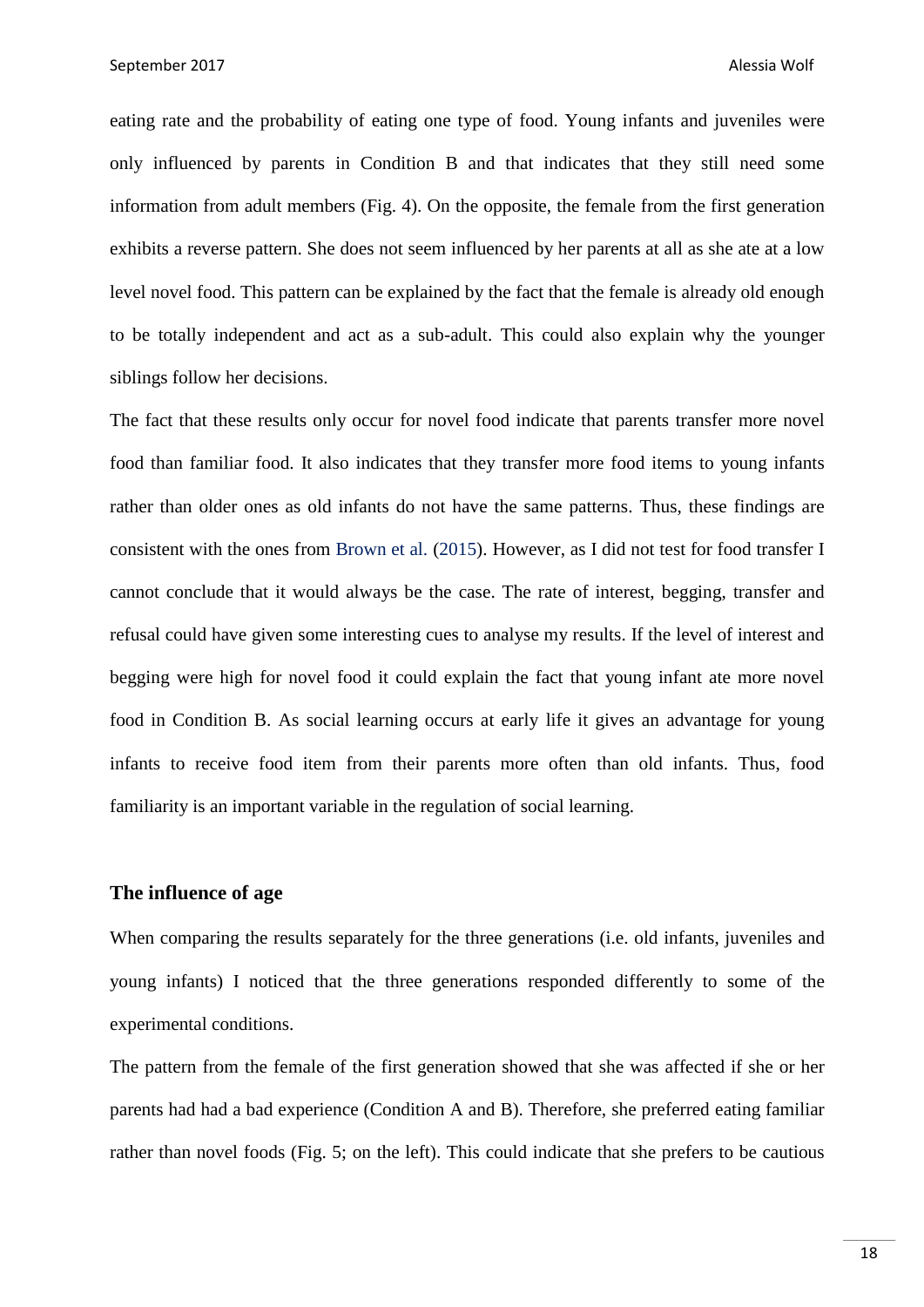September 2017 **Alessia Wolf** Alessia Wolf **Alessia Wolf** Alessia Wolf **Alessia Wolf** 

about food and eats only food that she knew. However, she exhibits opposite patterns when both infants and parents had the same experience (Condition B and C) as she ate a bit more novel food. This particular finding cannot be explained, except maybe because she has to show young siblings how to proceed.

Now, regarding juvenile marmoset they seem to be very influenced by the different experimental conditions as they exhibit opposite patterns when they had bad or good experiences. They ate more familiar food when they had good experience (Condition A and D) and ate more novel food for the two other conditions (Fig. 4; on the right). These patterns indicate that juveniles are influence by parents and other siblings. Therefore, they seem to follow the old infant when their parents had bad experience about food (Conditions A and C). In Condition B, they ate much more novel food indicating that they were intensively influenced by parents and not by old infants. This finding allows the author to deduce that food transfer must occur and works preferably for novel food.

Finally, young infants exhibited eating novel food no matter what they had experienced (Fig. 4; in the middle). In my study, young infants ate at a high level novel food rather than familiar food when they had bad experience (Condition B). This means that they were influenced by the good experience of the parents during the Learning phase. Therefore, strong social learning occurs on this generation of twins. As they are the youngest they are not familiar enough with familiar food and strongly influenced by the parent's food-transfer. They received more food than older siblings and received even more novel food. In fact, they received more information from novel than familiar food which explained why they always ate more novel food items in each condition. However, they ate less food items than their older siblings because a hierarchical pattern occurs between categories of infants where older ones impose themselves first to eat food items. Nevertheless, young infants are still learning and acquiring skills at this age of life. In fact, they also learn to acquire those skills by watching the foraging activities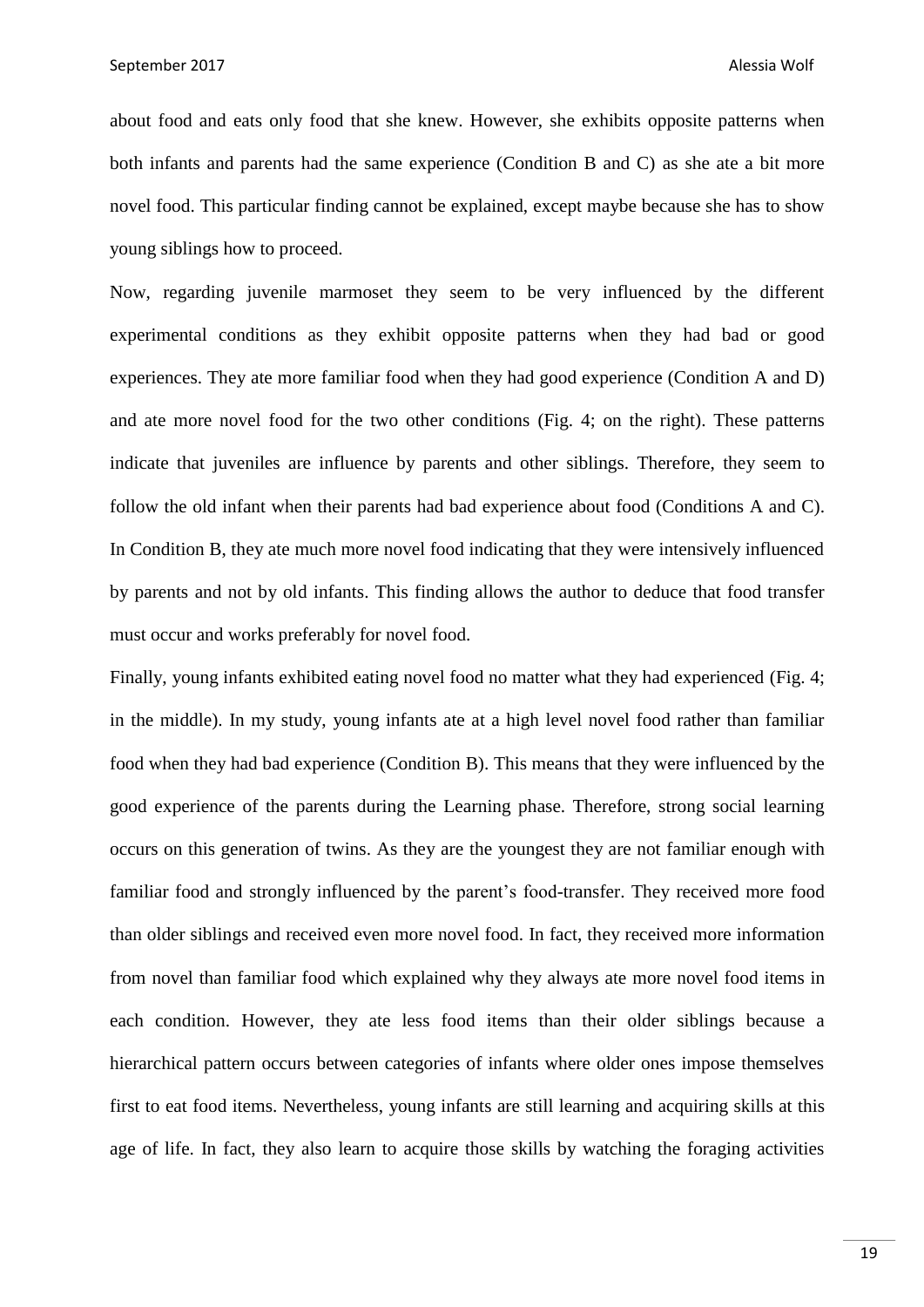from older siblings, as described by Dell'mour, Range & Huber (2009). Therefore, the age is also an important variable in the regulation of social learning.

# **The influence of food palatability**

Concerning food palatability it does not seem to have an influence on the level of eating by the infant during the Test phase (Fig. 4). Infants ate food items at a high rate in conditions where they had bad experience. Brown et al. (2005) found that adults transferred palatable and unpalatable food at the same level. It could be one explanation of the high probability of eating of each generation of twins in Condition B & C (Fig. 5). As adults refuse more sharing food when infants beg for novel food and refuse even more sharing food when older infant beg, this could also explain the low level of novel food eating by the female from the first generation in Condition B. Another explanation is that the unpalatable foods were not unpalatable enough to disgust the infants from avoiding the food. As it did not provoke strong aversive reactions, subjects still continued to come and try to eat unpalatable food. Therefore, I cannot conclude anything concerning the influence of food palatability on social learning. My results need some adjustments (See Limitations section).

#### **The influence of audience**

The presence of adults helps infants develop new cues for the quality of the food as they learn by watching others. For my study I wanted to know if the presence of their parents could influence their behaviour during the Test phase. I only observed some small influence of the audience in Condition B where infants had bad experience (Fig. 6). They ate a bit more food items during the Test phase when their parents were present. That could indicate that infants were a bit influenced by the good experiences of their parents. However, they ate even more food items when their parents were not present in Condition C where both parents and infants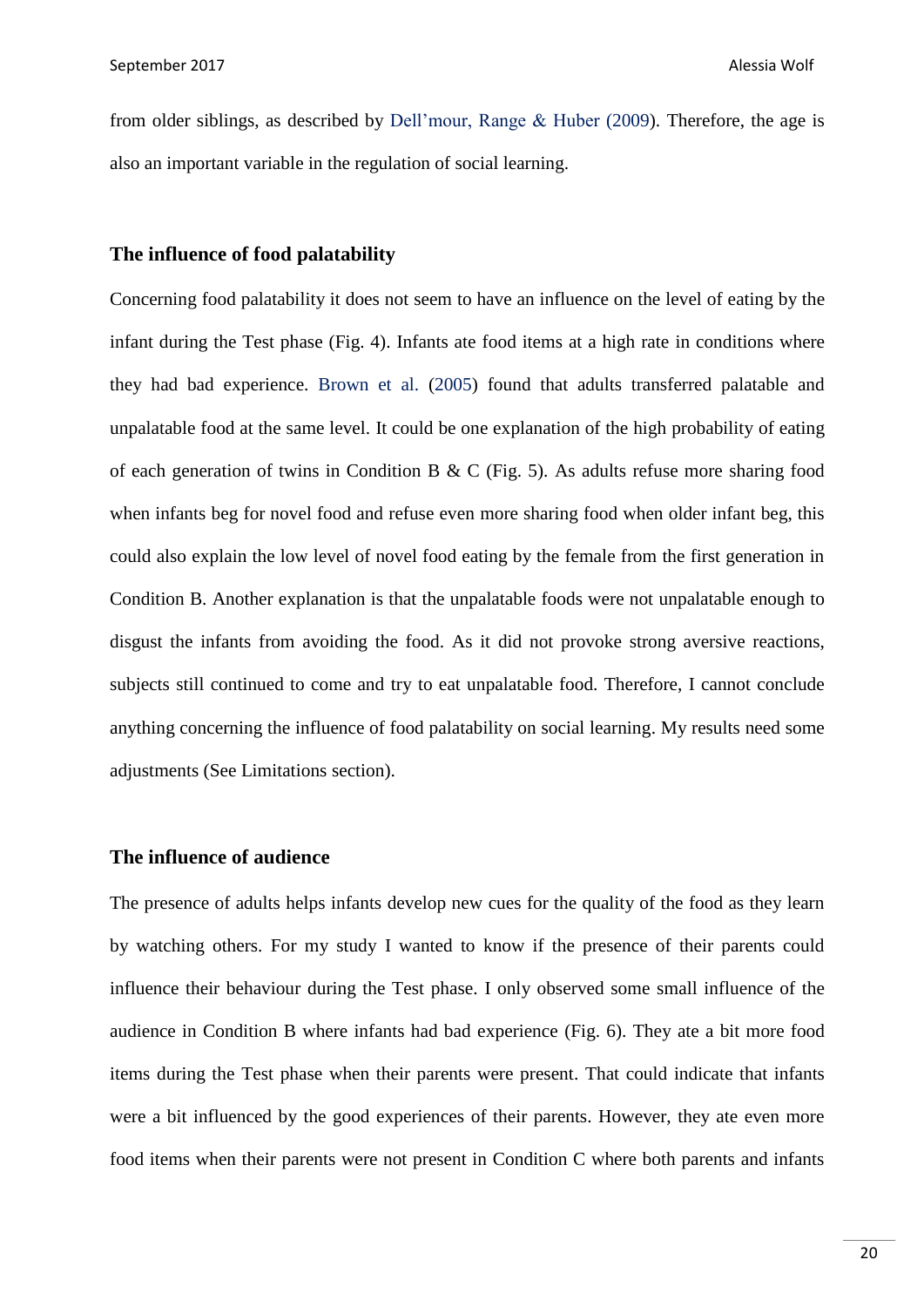had bad experience (Fig. 6). This could inform on the individual knowledge of the infants as they preferred to eat in the absence of their parents. Moreover, as they did not eat food item during the Learning phase they were certainly hungry and simply wanted to eat food. On the opposite, in Condition D where both parents and infants had good experience they ate more food items when their parents were not present (Fig. 6). This indicates that parents prevent infants to eat first, so it explains the fact that infants ate more without audience. By looking at the type of food infants ate more novel food items than familiar ones but they always ate more food in the absence of their parents in both cases (Fig. 7). Therefore, the audience is not an important variable in the regulation of individual knowledge. The infants are strong enough to experience foraging alone without adults. In my study there are three age classes which allow young individual to certainly follow the older ones' experience.

# **Limitations of the study**

When I designed my experiment I really thought it would be quite simple to conduct it. As soon as I performed the first trials I was already lost and realized that my experiment would be delicate. Therefore, I faced four considerable problems which were the small sample size, nonrepresentative study group, the appropriate dose of bitter solution and separation of subjects. I would need to modify and solve these problems before conducting my experiment again.

The biggest problem was in finding the appropriate dose of bitter solution to add to the food. Despite the fact that the foods were unpalatable, infants and parents still continue to eat food items. They maybe get used to it and finally accept the food as it was. Thus, Bitrex solution does not seem to be enough unpalatable for them to avoid the food. When I used the combination with another bitter agents it was more unpalatable but did not provoke aversive reactions like alarm calls. The use of other bitter agent could be a solution to be more efficient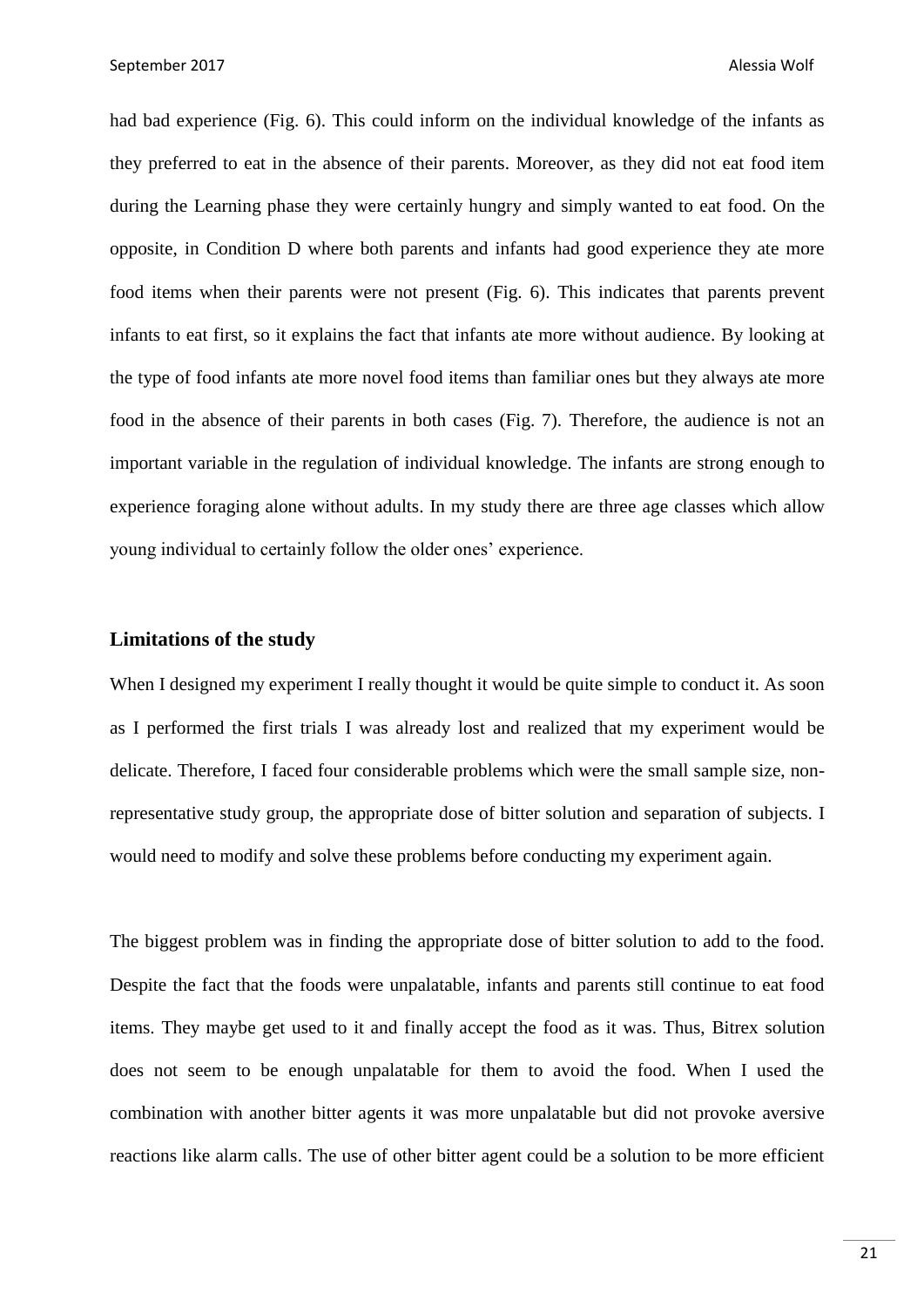to render palatable food unpalatable. Laska & Metzker (1998) used quinine hydrochloride combined with ascorbic acid as a bitter solution and could observe some aversive reaction. They added the bitter taste in the dough of their cookies directly instead of adding it as I did. The fact that the bitter agent is already inside the cookie must be more powerful to render the food unpalatable.

Furthermore, the fact that I use only one type of novel food (colour bread) instead of two or three biased my results. It is certain that subjects could have developed some knowledge about bread and do not care about the different colours. I did not find some difference on the subjects' behaviour between the 4 colour breads. They had eaten the different coloured bread presented to them during each condition at the same amount.

Another problem was on the small sample size. I had only one family with 5 infants. I would need more infants with different age classes to ensure that those results would be consistent with mine. The fact that I did not have subordinate adults also biased my results. Therefore, I did not have a representative study group.

Finally, I had problems to separate my subjects. I could not physically separate them so I used the box/lib technique. This technique does not seem to be appropriate as sometimes parents or infants got food even if it was not their time to eat.

### **Perspectives and conclusions**

Previous studies have revealed that food transfer occurred in early life-time and decreased over time. I could observe the same pattern in my study and measured that infants could have individual knowledge about food even at early stage of life. However, the mechanism that promotes infants to proceed to acquire skills in foraging activities needs further experimenting. Therefore, to really verify my results I would need to conduct all my experiments differently.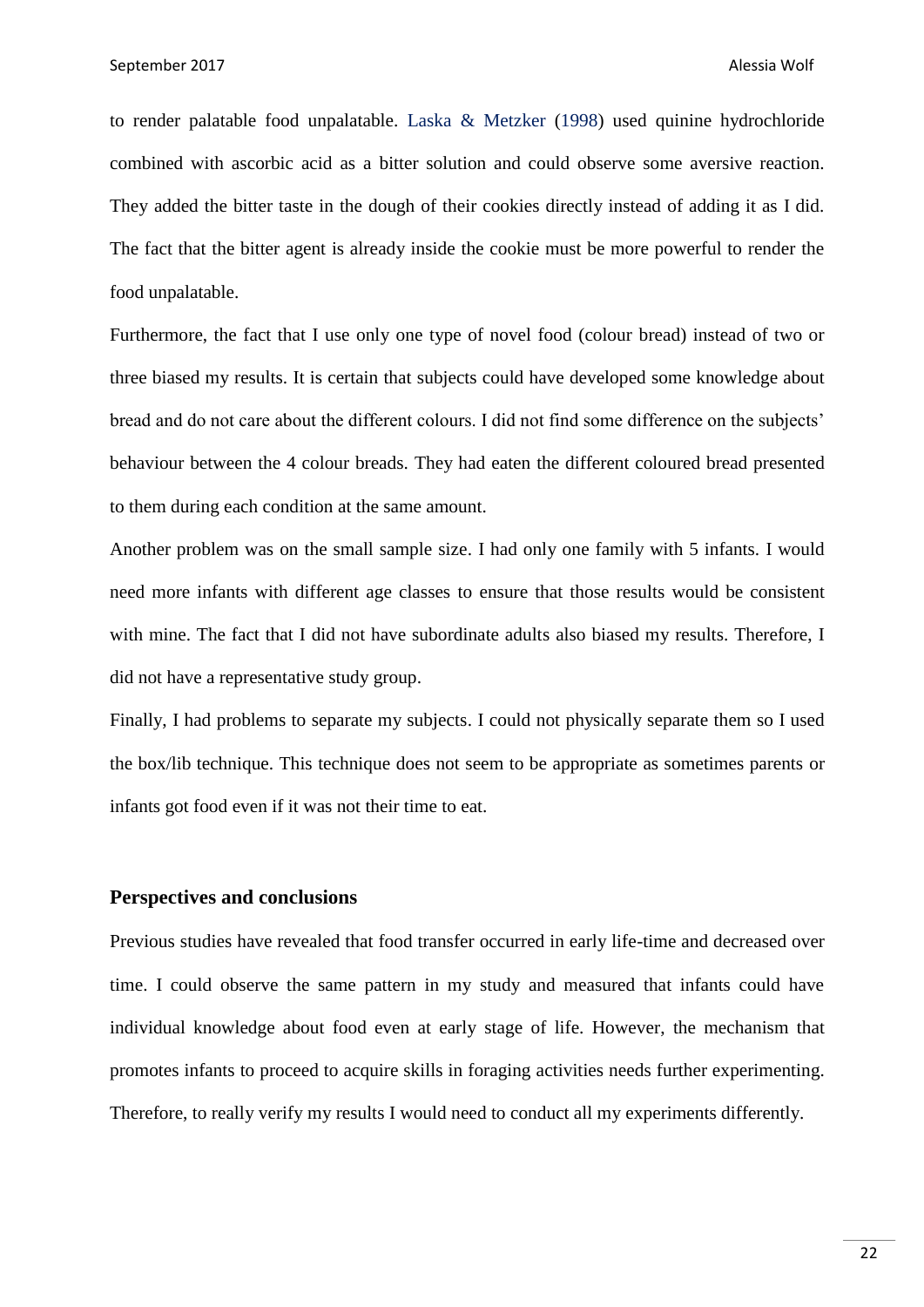First, I would need to physically separate infants from their parents in distinct enclosures. Secondly, I would also need to try other bitter solution and directly add it to the dough as I mentioned above. Finally, I would need to select various novel foods to be sure that subjects do not assimilate the food presented to them. These three adjustments have to be tested on various families of common marmosets with different sample size to test all combination of infant class ages. Moreover, as the other species in the Callitrichidae family have the same behaviour with food it could be interesting to perform my experiments on various species. Cotton-top tamarins seem to be another appropriate species to test as they have a panel of vocalization for food. It has been shown that adult members vocalize when approaching food, suggesting communication about the quality and the location of the food (Roush & Snowdon 2001). It would also be interesting to test first the level of food transfer (Interest, Begging, Refusal and Transfer rate) as Brown et al. (2005) did. Therefore, my study is a first step in the understanding of individual knowledge versus social learning behind the phenomenon of food transfer.

To conclude I could answer my three research questions with the fact that infants can have individual knowledge with food and already at early life. The first generation, which had one year of age, had a strong individual knowledge with familiar food and were independent enough to make their own decision. On the opposite, the third generation which had almost 4 month of age had a better knowledge with novel food as they were strongly influenced by their parents and older siblings. Therefore, food transfer from parents is a necessary phenomenon to acquire individual knowledge with food at early life. However, this influence decreases over time. Old infants are big enough to influence younger siblings in following their foraging skills instead of their parents. Thus, I found that age is the most important variable in the regulation of social learning with food.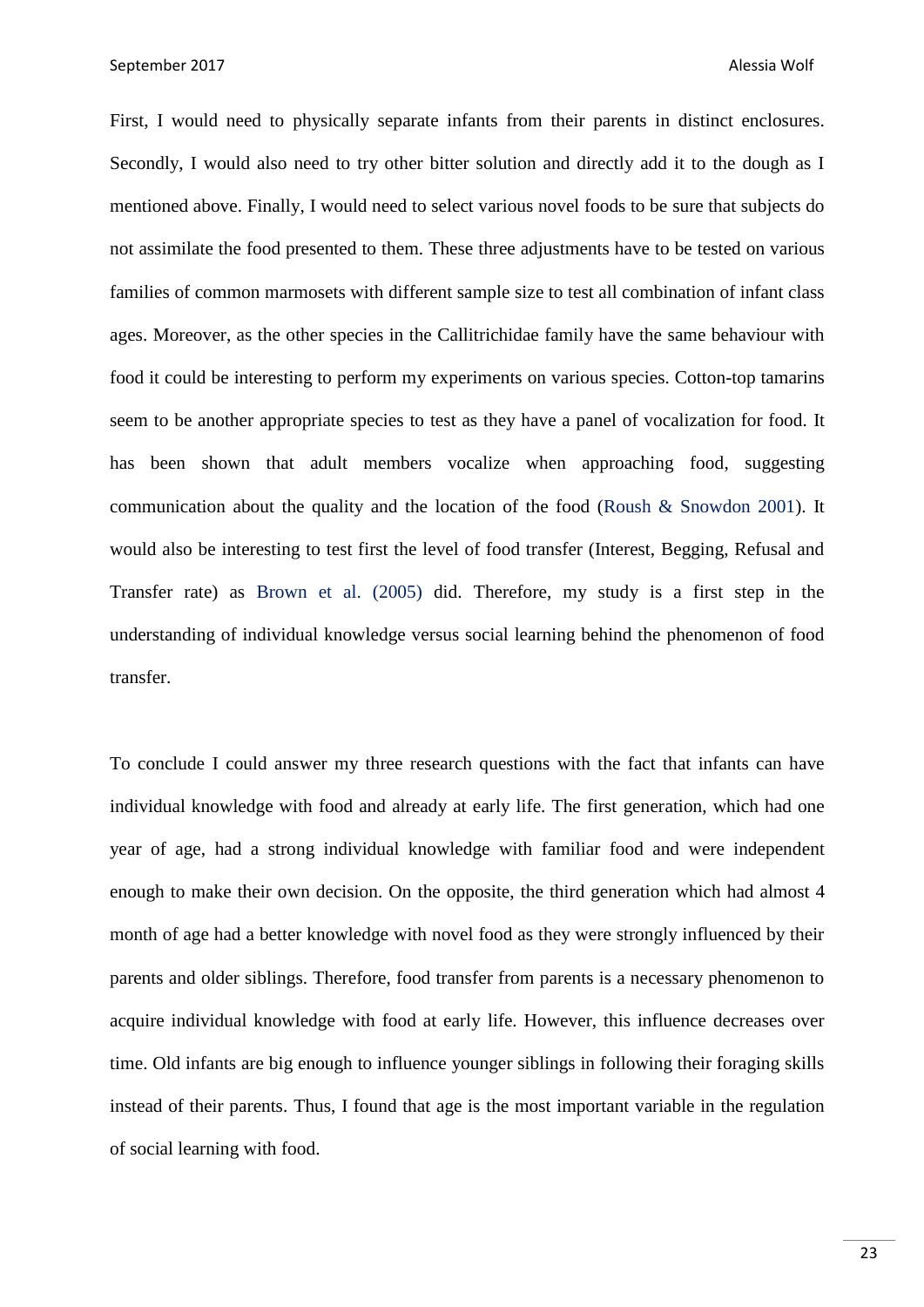# **Acknowledgments**

I am grateful to Pierre Challandes and Maryse Morzier to allow me to work at the Parc Challandes on their marmosets, as well as Sarah Dupanloup for her knowledge and advices on them. I would like to thank Klaus Zuberbühler for supervising my study, Gladez Shorland for her advice on bitter solution and Christof Neumann for his help on the statistical analysis. I also would like to thank Matthieu Seiler for his help on the confection of my breads and Jérémie Piguet for the correction of the final version of this study.



# **References**

Addessi, E., Chiarotti, F., Visalberghi, E., & Anzenberger, G. (2007). Response to novel food and the role of social influences in common marmosets (Callithrix jacchus) and Goeldi's monkeys (Callimico goeldii). *American journal of primatology*, *69*(11), 1210-1222.

Brown, G. R., Almond, R. E., & Bates, N. J. (2005). Adult–infant food transfer in common marmosets: an experimental study. *American Journal of Primatology*, *65*(4), 301-312.

Brown, G. R., Almond, R. E., & van Bergen, Y. (2004). Begging, stealing, and offering: food transfer in nonhuman primates. *Advances in the Study of Behavior*, *34*, 265-295.

Caine, N. G., Addington, R. L., & Windfelder, T. L. (1995). Factors affecting the rates of food calls given by red-bellied tamarins. *Animal behaviour*, *50*(1), 53-60.

Dell'Mour, V., Range, F., & Huber, L. (2009). Social learning and mother's behavior in manipulative tasks in infant marmosets. *American Journal of Primatology*, *71*(6), 503-509. Feistner, A. T., & McGrew, W. C. (1989). Food-sharing in primates: a critical review. *Perspectives in primate biology*, *3*(21-36).

Feistner, A. T., & Price, E. C. (1991). Food offering in New World primates: two species added. *Folia Primatologica*, *57*(3), 165-168.

Galef, B. G. (1996). Food selection: problems in understanding how we choose foods to eat. *Neuroscience & Biobehavioral Reviews*, *20*(1), 67-73.

Galef, B. G., & Giraldeau, L. A. (2001). Social influences on foraging in vertebrates: causal mechanisms and adaptive functions. *Animal behaviour*, *61*(1), 3-15.

Heyes, C. M., & Galef Jr, B. G. (Eds.). (1996). *Social learning in animals: the roots of culture*. Elsevier.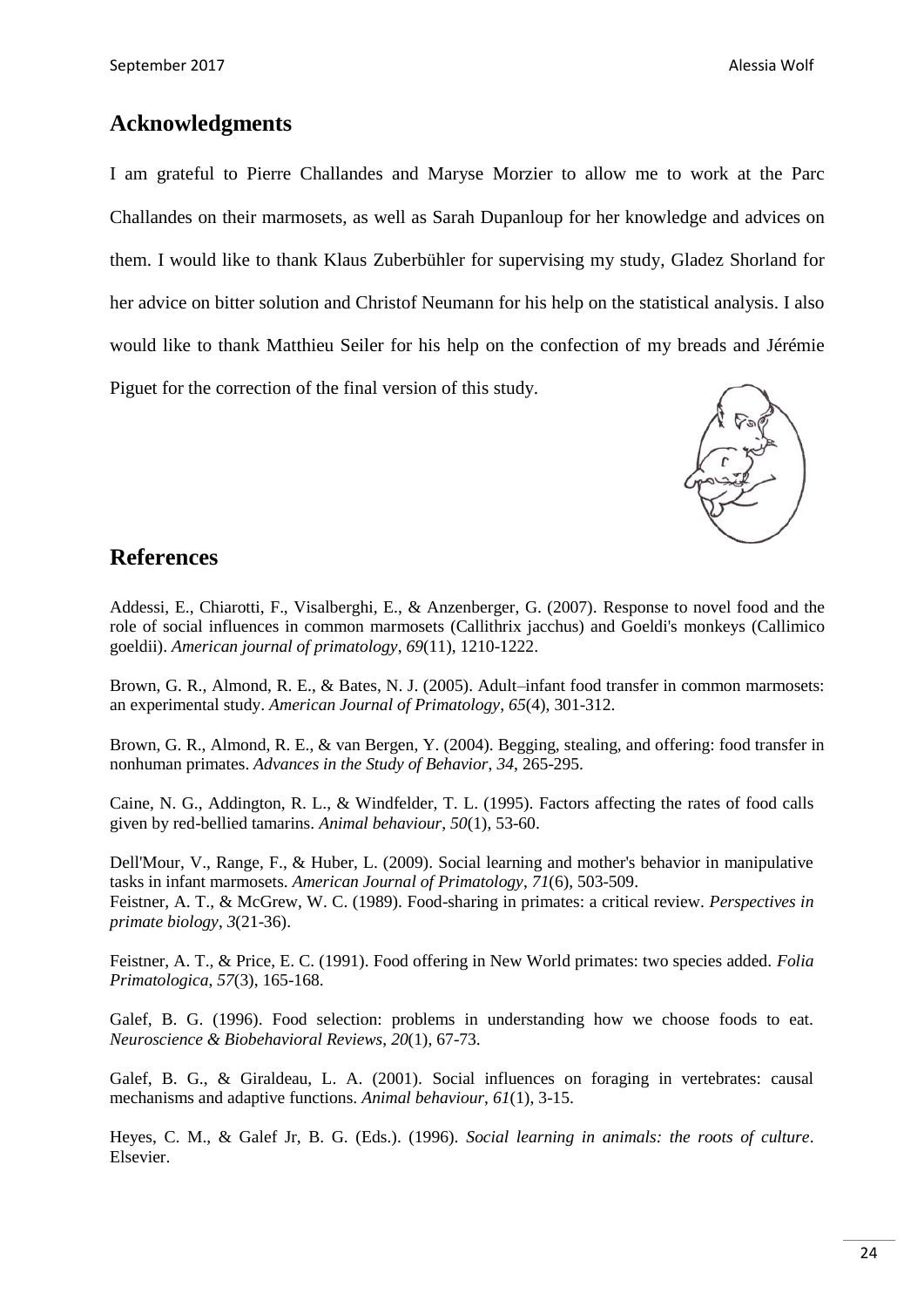Joyce, S. M., & Snowdon, C. T. (2007). Developmental changes in food transfers in cotton‐top tamarins (Saguinus oedipus). *American Journal of Primatology*, *69*(9), 955-965.

Kasper, C., Voelkl, B., & Huber, L. (2008). Tolerated mouth-to-mouth food transfers in common marmosets. *Primates*, *49*(2), 153-156.

King, B. J. (1994). *The information continuum: Evolution of social information transfer in monkeys, apes, and hominids*. School of American Research Press.

Klopfer, P. H. (1961). Observational learning in birds: the establishment of behavioral modes. *Behaviour*, *17*(1), 71-80.

Laska, M., & Metzker, K. (1998). Food avoidance learning in squirrel monkeys and common marmosets. *Learning & Memory*, *5*(3), 193-203.

Lefebvre, L. (1985). Parent-offspring food sharing: a statistical test of the early weaning hypothesis. *Journal of Human Evolution*, *14*(3), 255-261.

Mason, J. R., & Reidinger Jr, R. F. (1981). Effects of social facilitation and observational learning on feeding behavior of the red-winged blackbird (Agelaius phoeniceus). *The Auk*, 778-784.

Mason, J. R., Zentall, T. R., & Galef, B. G. J. (1988). Social learning: psychological and biological perspectives.

McGrew, W. C. (1975). Patterns of plant food sharing by wild chimpanzees. *Contemporary primatology*, 304-309.

Price, E. C., & Feistner, A. T. (1993). Food sharing in lion tamarins: tests of three hypotheses. *American Journal of Primatology*, *31*(3), 211-221.

Price, E. C., & Feistner, A. T. (2001). Food sharing in pied bare-faced tamarins (Saguinus bicolor bicolor): development and individual differences. *International Journal of Primatology*, *22*(2), 231- 241.

Rapaport, L. G. (1999). Provisioning of young in golden lion tamarins (Callitrichidae, Leontopithecus rosalia): a test of the information hypothesis. *Ethology*, *105*(7), 619-636.

Rapaport, L. G., & Brown, G. R. (2008). Social influences on foraging behavior in young nonhuman primates: learning what, where, and how to eat. *Evolutionary Anthropology: Issues, News, and Reviews*, *17*(4), 189-201.

Roush, R. S., & Snowdon, C. T. (2000). Quality, quantity, distribution and audience effects on food calling in cotton—top tamarins. *Ethology*, *106*(8), 673-690.

Roush, R. S & Snowdon, C. T. (2001): Food transfer and development of feeding behavior and foodassociated vocalizations in cotton-top tamarins. Ethology 107, 415Ð429.

Rylands, A. B. (1993). Habitats, feeding ecology, and home range size in the genus Callithrix. *Marmosets and tamarins: Systematics, behaviour, and ecology*.

Saito, A., Izumi, A., & Nakamura, K. (2008). Food transfer in common marmosets: parents change their tolerance depending on the age of offspring. *American journal of primatology*, *70*(10), 999-1002.

Schiel, N., & Huber, L. (2006). Social influences on the development of foraging behavior in freeliving common marmosets (Callithrix jacchus). *American Journal of Primatology*, *68*(12), 1150-1160.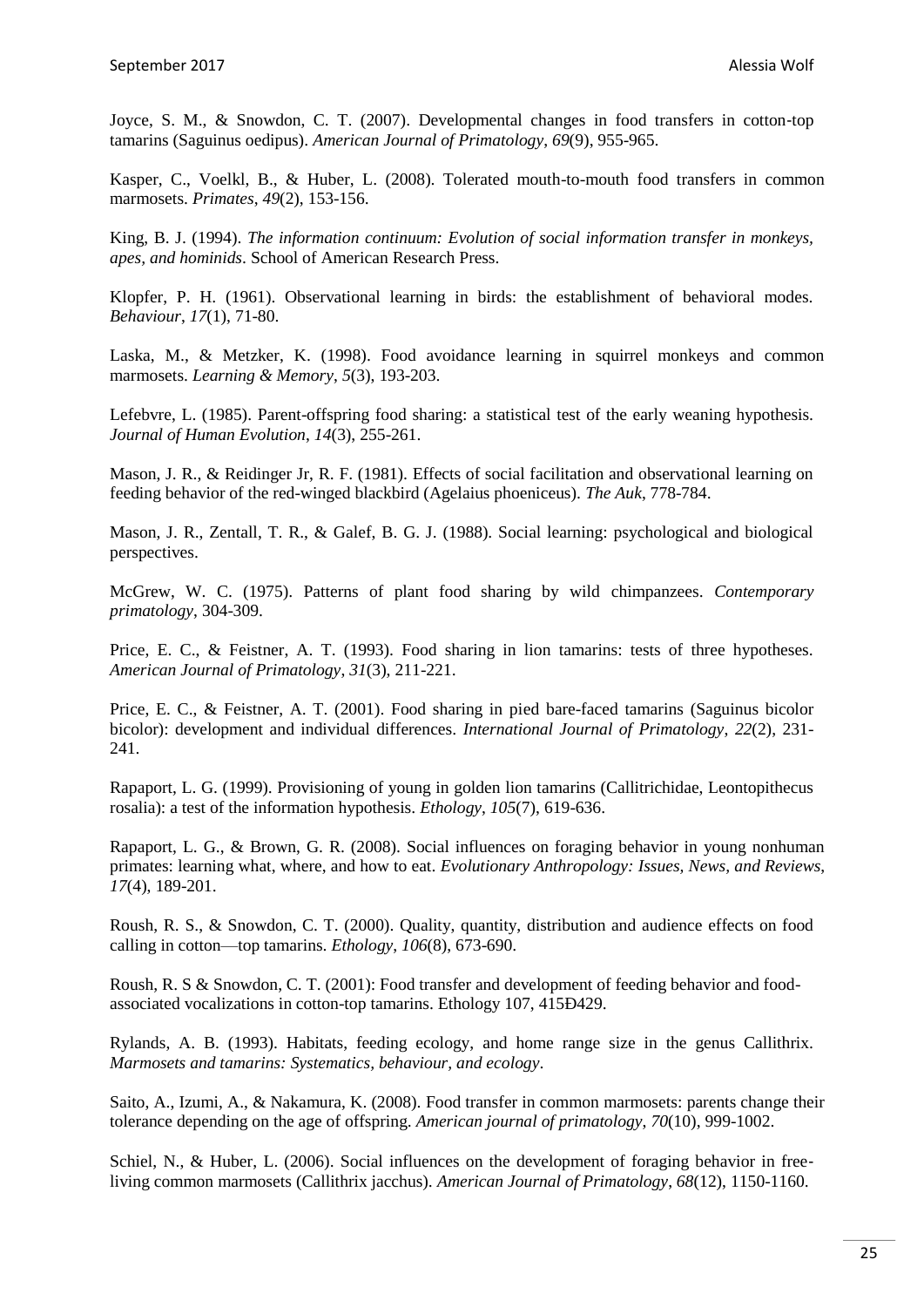Snowdon, C. T., & Boe, C. Y. (2003). Social communication about unpalatable foods in tamarins (Saguinus oedipus). *Journal of Comparative Psychology*, *117*(2), 142.

Visalberghi, E., & Addessi, E. (2001). Acceptance of novel foods in capuchin monkeys: do specific social facilitation and visual stimulus enhancement play a role?. *Animal Behaviour*, *62*(3), 567-576.

Visalberghi, E., & Addessi, E. (2003). Food for thought: social learning about food in capuchin monkeys. *The biology of traditions: models and evidence*, 187-212.

Visalberghi, E., & Fragaszy, D. (1995). The behaviour of capuchin monkeys, Cebus apella, with novel food: the role of social context. *Animal Behaviour*, *49*(4), 1089-1095.

Vitale, A., & Queyras, A. (1997). The response to novel foods in common marmoset (Callithrix jacchus): the effects of different social contexts. *Ethology*, *103*(5), 395-403.

Voelkl, B., Schrauf, C., & Huber, L. (2006). Social contact influences the response of infant marmosets towards novel food. *Animal Behaviour*, *72*(2), 365-372.

Yamamoto, M., & Lopes, F. (2004). Effect of removal from the family group on feeding behavior by captive Callithrix jacchus. *International journal of primatology*, *25*(2), 489-500.

# **Appendix**

Model with interaction:

```
xdata <- marmosets
null = g]mer(EatorNot~ Sex + (1|ID) + (1|Item) + (1|TrialID), data=xdata,
family=binomial, control=glmerControl(optimizer = "bobyqa"))
res=glmer(EatorNot~ infpal*parpal +Food+Age+Audience+Sex+(1|ID) + 
(1|Item)+(1|TrialID),data=xdata, family=binomial, control=glmerControl
(optimizer = "bobyqa"))
anova(null, res, test="Chisq") 
Data: xdata
Models:
null: EatorNot \sim Sex + (1 | ID) + (1 | Item) + (1 | TrialID)
res: EatorNot \sim infpal * parpal + Food + Age + Audience + Sex + (1 |
res: ID) + (1 | Item) + (1 | TrialID)<br>Df AIC BIC loatik deviance C
           AIC BIC logLik deviance Chisq Chi Df Pr(>Chisq)
null 5 232.01 248.08 -111.00 222.01<br>res 12 233.75 272.32 -104.87 209.75 12.264
res 12 233.75 272.32 -104.87 209.75 12.264 7 0.0922 .
---
Signif. codes: 0 '***' 0.001 '**' 0.01 '*' 0.05 '.' 0.1 ' ' 1
summary(res)
Generalized linear mixed model fit by maximum likelihood (Laplace Approxima
tion) [glmerMod]
 Family: binomial ( logit )
Formula: EatorNot \sim infpal * parpal + Food + Age + Audience + Sex + (1 |
    ID) + (1 | Item) + (1 | TrialID) Data: xdata
```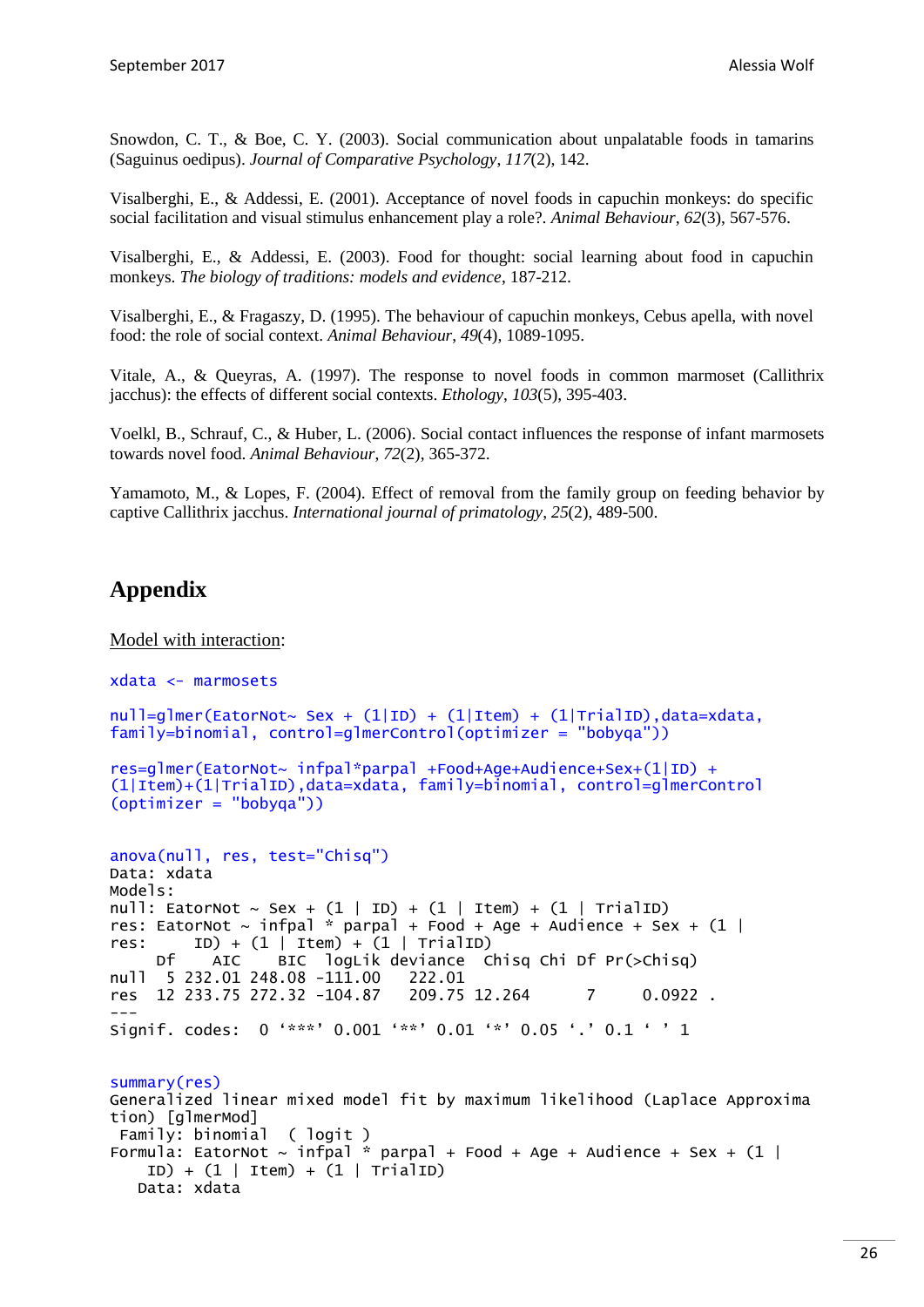Control: glmerControl(optimizer = "bobyqa") AIC BIC logLik deviance df.resid 233.7 272.3 -104.9 209.7 172 Scaled residuals: Min 1Q Median 3Q Max -3.0408 -0.9103 0.4648 0.6352 1.4727 Random effects: Groups Name Variance Std.Dev. TrialID (Intercept) 0.0000 0.0000 Item (Intercept) 0.0000 0.0000 ID (Intercept) 0.1549 0.3936 Number of obs: 184, groups: TrialID, 42; Item, 8; ID, 5 Fixed effects: Estimate Std. Error z value Pr(>|z|) (Intercept) 0.599272 0.663210 0.904 0.36621 infpal 0.547825 0.602577 0.909 0.36328 parpal -0.003472 0.440446 -0.008 0.99371<br>FoodNovel 0.925070 0.343764 2.691 0.00712 FoodNovel 0.925070 0.343764 2.691 0.00712 \*\* AgeG2 -0.473841 0.762764 -0.621 0.53446 AgeG3 -1.394487 0.753268 -1.851 0.06413. AudienceNo 0.712976 0.458172 1.556 0.11968 SexM 0.470709 0.541373 0.870 0.38459 infpal:parpal -0.208902 0.755155 -0.277 0.78206 --- Signif. codes: 0 '\*\*\*' 0.001 '\*\*' 0.01 '\*' 0.05 '.' 0.1 ' ' 1 Correlation of Fixed Effects: (Intr) infpal parpal FodNvl AgeG2 AgeG3 AudncN SexM  $infpal$   $-0.214$ parpal -0.319 0.339 FoodNovel -0.216 -0.028 0.019 AgeG2 -0.689 -0.022 0.004 -0.032 AgeG3 -0.688 -0.041 0.014 -0.066 0.745 AudienceNo -0.135 0.184 0.079 0.048 -0.037 -0.064 SexM -0.004 0.018 -0.014 0.034 -0.362 -0.361 0.030 infpal:prpl 0.166 -0.799 -0.589 0.025 0.031 0.037 -0.157 -0.022

#### Model without the interaction:

red <- update(res, .~. -infpal:parpal) anova(red, res) Data: xdata Models: red: EatorNot  $\sim$  infpal + parpal + Food + Age + Audience + Sex + (1 | red: ID) +  $(1 |$  Item) +  $(1 |$  TrialID) res: EatorNot  $\sim$  infpal \* parpal + Food + Age + Audience + Sex + (1 | res: ID) +  $(1 |$  Item) +  $(1 |$  TrialID) Df AIC BIC logLik deviance Chisq Chi Df Pr(>Chisq) red 11 231.82 267.19 -104.91 209.82 res 12 233.75 272.32 -104.87 209.75 0.0767 1 0.7818